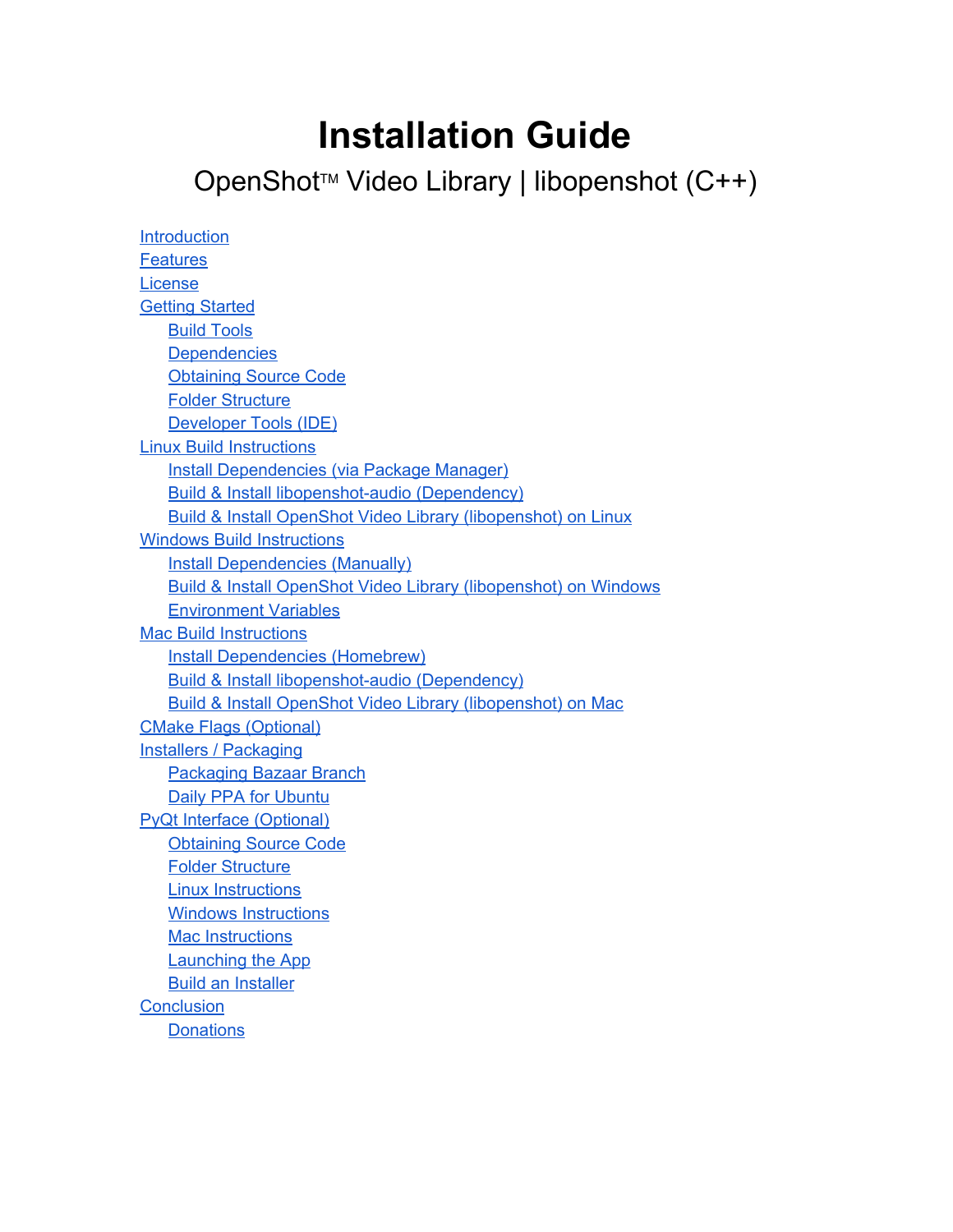## <span id="page-1-0"></span>**Introduction**

The **[OpenShot](http://www.openshot.org/) Video Library**(also known as *libopenshot*) was created to provide a free and opensource video editing, composition, animation, and playback library, which focuses on professional-quality features, stability, cross-platform support, and multi-core processor support. The library is written in C++ and includes full bindings for Python and Ruby. These instructions are designed for programmers, packagers, and adventurers who are interested in compiling and installing the source code.

## <span id="page-1-1"></span>**Features**

- Cross-Platform (Linux, Windows, and Mac)
- Multi-Layer Compositing
- Video and Audio Effects (Chroma Key, Color Adjustment, Grayscale, etc…)
- Animation Curves (Bézier, Linear, Constant)
- Time Mapping (Curve-based Slow Down, Speed Up, Reverse)
- Audio Mixing & Resampling (Curve-based)
- Audio Plug-ins (VST & AU)
- Audio Drivers (ASIO, WASAPI, DirectSound, CoreAudio, iPhone Audio, ALSA, JACK, and Android)
- Telecine and Inverse Telecine (Film to TV, TV to Film)
- Frame Rate Conversions
- Multi-Processor Support (Performance)
- Python and Ruby Bindings (All Features Supported)
- Qt Video Player Included (Ability to display video on any QWidget)
- Unit Tests (Stability)
- All FFmpeg Formats and Codecs Supported (Images, Videos, and Audio files)
- Full [Documentation](http://openshot.org/files/libopenshot/) with Examples (Doxygen Generated)

## <span id="page-1-2"></span>**License**

Copyright (c) 2008-2015 OpenShot Studios, LLC [<http://www.openshotstudios.com/>](http://www.openshotstudios.com/).

OpenShot Library (**libopenshot**)is free software: you can redistribute it and/or modify it under the terms of the GNU Lesser General Public License as published by the Free Software Foundation, either version 3 of the License, or (at your option) any later version.

OpenShot Library (**libopenshot**)is distributed in the hope that it will be useful, but WITHOUT ANY WARRANTY; without even the implied warranty of MERCHANTABILITY or FITNESS FOR A PARTICULAR PURPOSE. See the GNU Lesser General Public License for more details.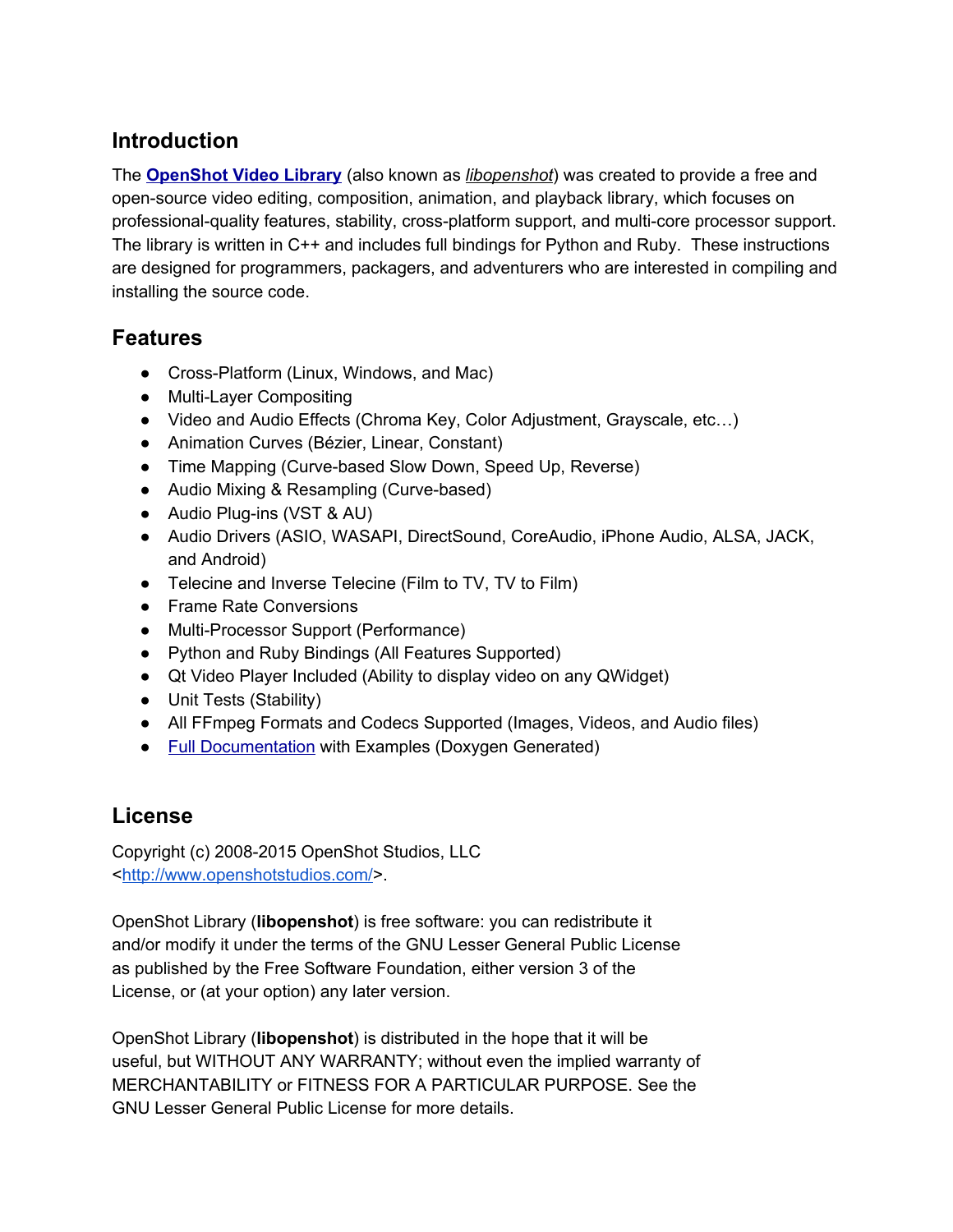You should have received a copy of the GNU Lesser General Public License along with OpenShot Library. If not, see <[http://www.gnu.org/licenses/>](http://www.gnu.org/licenses/).

## <span id="page-2-0"></span>**Getting Started**

The best way to get started with libopenshot, is to learn about our build system, obtain all the source code, install a development IDE and tools, and better understand our dependencies. So, please read through the following sections, and follow all the instructions. And keep in mind, that your computer is likely different than the one used when writing these instructions. Your file paths and versions of applications might be slightly different, so keep an eye out for subtle file path differences in the commands you type.

#### <span id="page-2-1"></span>**Build Tools**

[CMake](http://www.cmake.org/) is the backbone of our build system. It is a crossplatform build system, which checks for dependencies, locates header files and libraries, generates makefiles, and supports the cross-platform compiling of libopenshot and libopenshot-audio. CMake uses an **out-of-source** build concept, where all temporary build files, such as makefiles, object files, and even the final binaries, are created outside of the source code folder, inside a /build/ folder. This prevents the build process from cluttering up the source code. These instructions have only been tested with the GNU compiler (including MinGW for Windows).

#### <span id="page-2-2"></span>**Dependencies**

The following libraries are required to build libopenshot. Instructions on how to install these dependencies are listed under each operating system below. Libraries and Executables have been color-coded in the list below to help distinguish between them.



- **FFmpeg**(libavformat, libavcodec, libavutil, libavdevice, libavresample, libswscale)
	- <http://www.ffmpeg.org/>
	- This library is used to decode and encode video, audio, and image files. It is also used to obtain information about media files, such as frame rate, sample rate, aspect ratio, and other common attributes.
- **ImageMagick++**(libMagick++, libMagickWand, libMagickCore)
	- <http://www.imagemagick.org/script/magick++.php>
	- This library is **optional**, and used to decode and encode, resize, composite, and apply effects to images.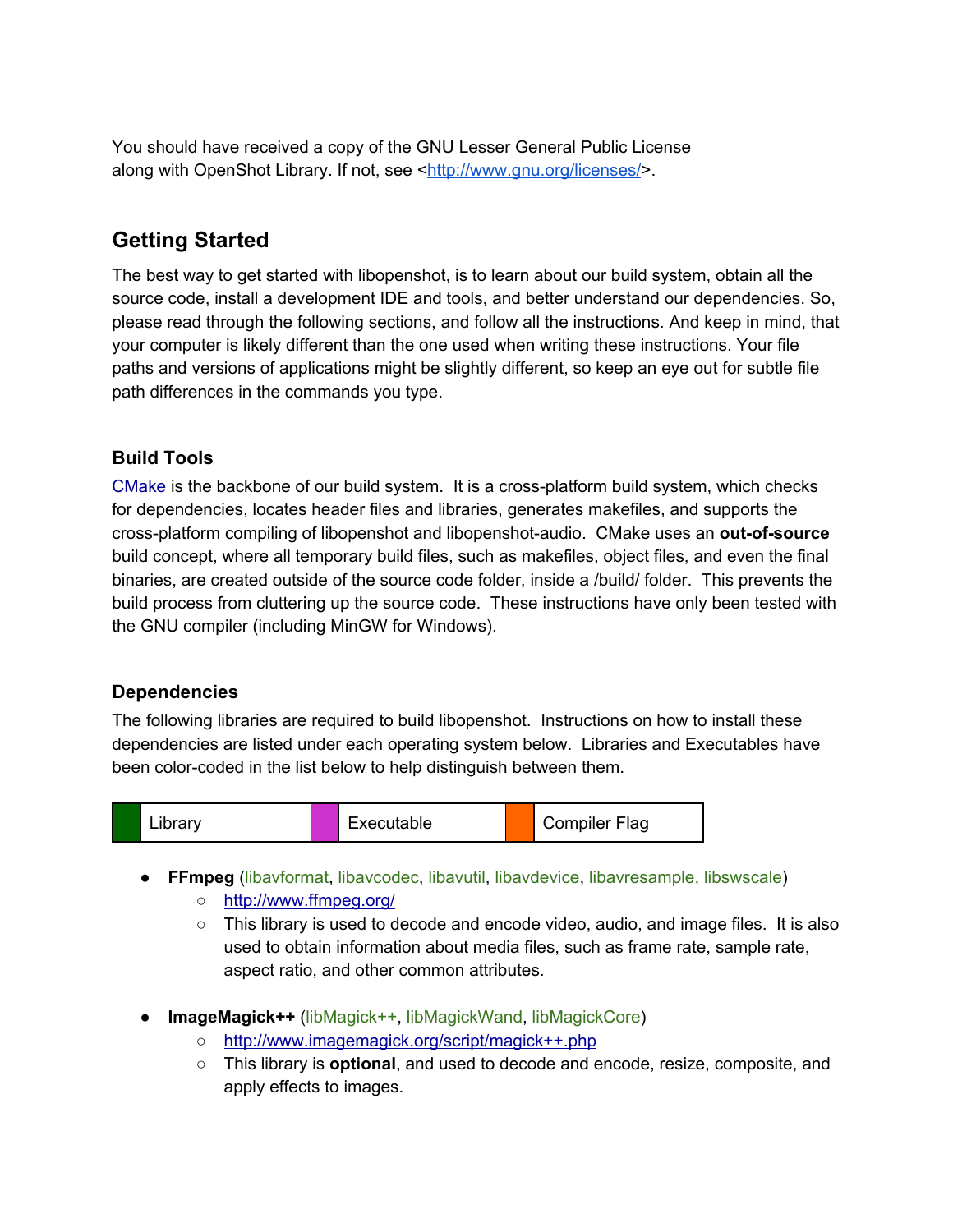- **OpenShot Audio Library** (libopenshot-audio)
	- This library is used to mix, resample, host plug-ins, and play audio. It is based on the JUCE [project](http://www.juce.com/), which is an outstanding audio library used by many different applications
- **Qt 5**(libqt5)
	- <http://www.qt.io/qt5/>
	- Qt5 is used to display video, store image data, composite images, apply image effects, and many other utility functions, such as file system manipulation, high resolution timers, JSON parsing, etc...
- **CMake**(cmake)
	- <http://www.cmake.org/>
	- This executable is used to automate the generation of Makefiles, check for dependencies, and is the backbone of libopenshot's cross-platform build process.
- **SWIG**(swig)
	- <http://www.swig.org/>
	- This executable is used to generate the Python and Ruby bindings for libopenshot. It is a simple and powerful wrapper for C++ libraries, and supports many languages.
- **Python 3** (libpython)
	- <http://www.python.org/>
	- This library is used by swig to create the Python (version 3+) bindings for libopenshot. This is also the official language used by OpenShot Video Editor (a graphical interface to libopenshot).
- **Doxygen**(doxygen)
	- <http://www.stack.nl/~dimitri/doxygen/>
	- This executable is used to auto-generate the documentation used by libopenshot.
- **UnitTest++**(libunittest++)
	- https://github.com/unittest-cpp/
	- This library is used to execute unit tests for libopenshot. It contains many macros used to keep our unit testing code very clean and simple.
- **ZeroMQ**(libzmq)
	- <http://zeromq.org/>
	- $\circ$  This library is used to communicate between libopenshot and other applications (publisher / subscriber). Primarily used to send debug data from libopenshot.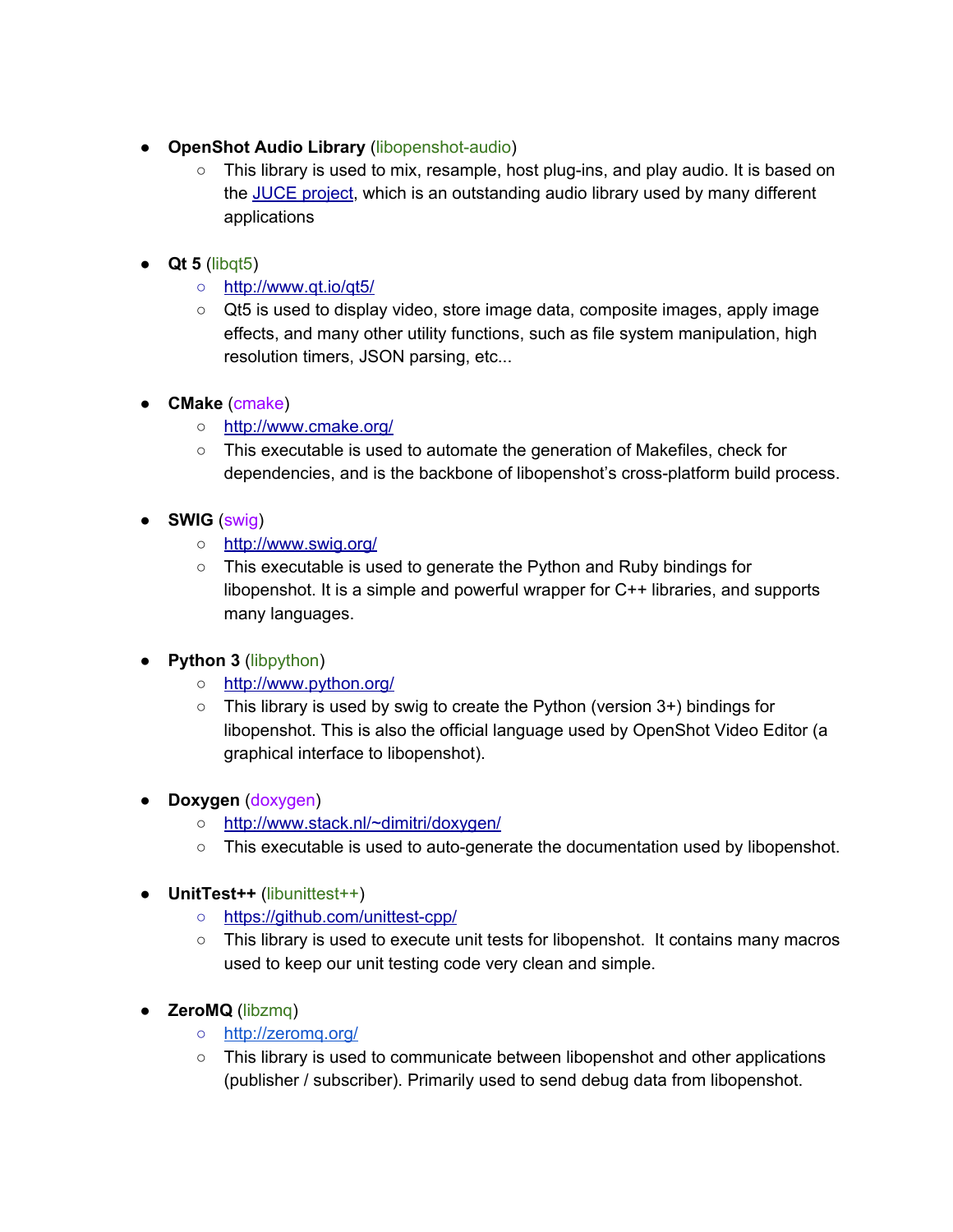- **OpenMP** (-fopenmp)
	- <http://openmp.org/wp/>
	- If your compiler supports this flag (GCC, Clang, and most other compilers), it provides libopenshot with easy methods of using parallel programming techniques to improve performance and take advantage of multi-core processors.

#### <span id="page-4-0"></span>**Obtaining Source Code**

The first step in installing libopenshot is to obtain the most recent source code. The source code is available on *launchpad.net/libopenshot/*. You can pull the latest version using the [Bazaar](http://bazaar.canonical.com/en/) source control system, which is very similar to **Git**. There are two separate libraries you need to compile: **libopenshot-audio** and **libopenshot**. You will need to pull the source code for both libraries with the following commands.

- **● bzr branch lp:libopenshot**
- **• bzr** branch lp:~openshot.code/libopenshot/libopenshot-audio

#### <span id="page-4-1"></span>**Folder Structure**

The source code is divided up into the following folders.

| build/      | This folder needs to be manually created, and is used by cmake to store the<br>temporary build files, such as makefiles, as well as the final binaries (library<br>and test executables). |
|-------------|-------------------------------------------------------------------------------------------------------------------------------------------------------------------------------------------|
| cmake/      | This folder contains custom modules not included by default in cmake, used to<br>find dependency libraries and headers and determine if these libraries are<br>installed.                 |
| doc/        | This folder contains documentation and related files, such as logos and<br>images required by the doxygen auto-generated documentation.                                                   |
| include/    | This folder contains all headers (*.h) used by libopenshot.                                                                                                                               |
| src/        | This folder contains all source code (*.cpp) used by libopenshot.                                                                                                                         |
| tests/      | This folder contains all unit test code. Each class has it's own test file (*.cpp),<br>and uses UnitTest++ macros to keep the test code simple and manageable.                            |
| thirdparty/ | This folder contains code not written by the OpenShot team. For example,<br>jsoncpp, an open-source JSON parser.                                                                          |

#### <span id="page-4-2"></span>**Developer Tools (IDE)**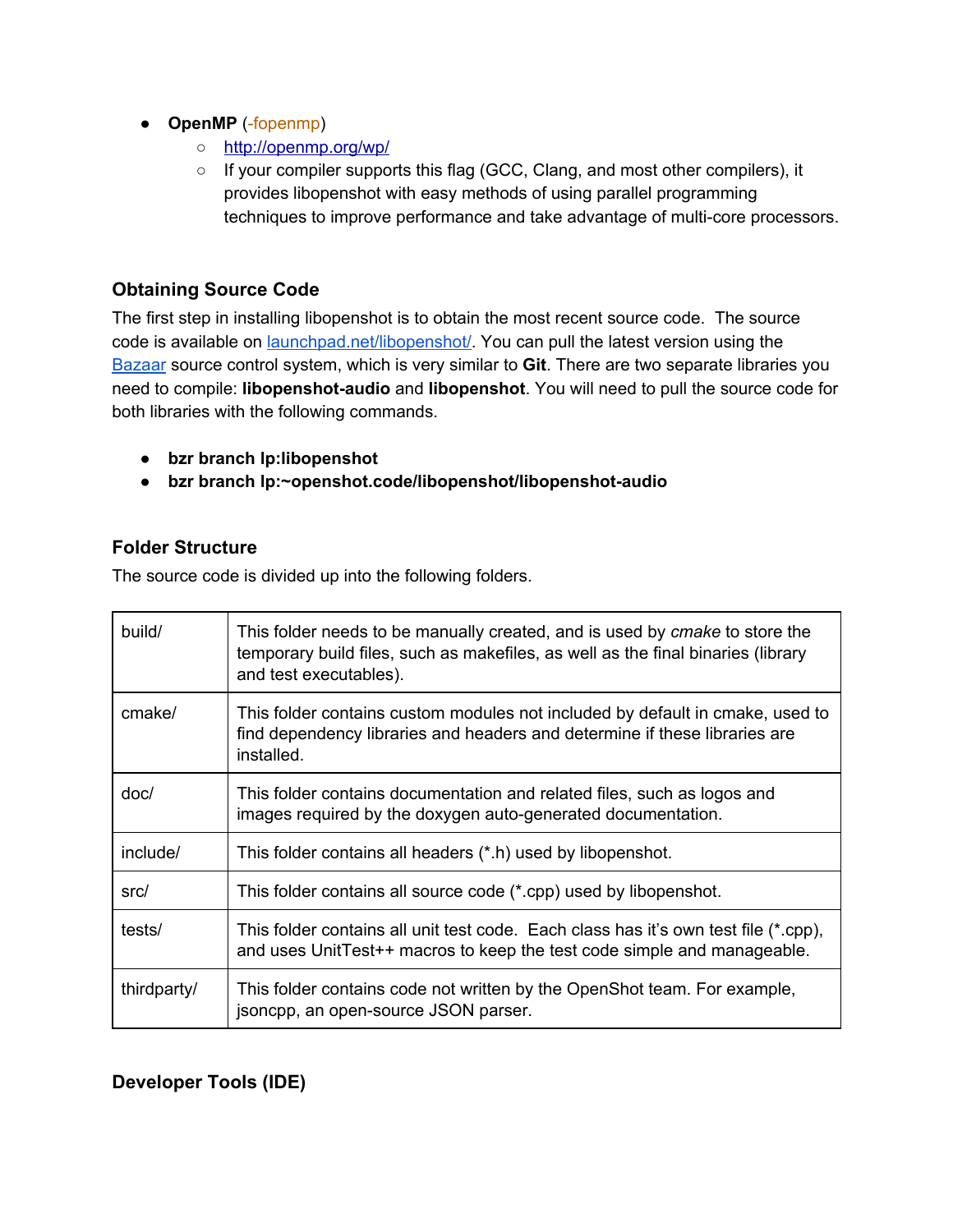While any text editor and terminal will allow you to make changes and compile libopenshot, we recommend the following configuration (which works on Mac, Windows, and Linux).

#### **● Eclipse or Aptana 3.x**

- <http://www.eclipse.org/> or <http://www.aptana.com/>
- Once Eclipse or Aptana is installed, you will need to install the *C/C++ Development Tools (CDT)*, using the Help>Install New Software menu.
- $\circ$  Once the C++ tools are installed, you can switch to the C/C++ perspective, which arranges the windows and toolbars to the appropriate configuration.
- Next, we need to import the Eclipse/Aptana project file into your *Project Explorer* window (on the left of the screen). Right click in the *Project Explorer*, choose *Import…> General> Existing Projects into Workspace*. Choose the libopenshot folder on your computer, and click *Finish*. This will load all the files in libopenshot into your *Project Explorer*.
- Before you can compile / build libopenshot, you must first launch *cmake*, which you can do easily from Eclipse/Aptana. In the *C/C++ perspective*, on the far right side of the screen you should have a tab called *Make Targets*. On this tab, you will see different targets for each operating system (Mac, Windows, and Linux). Double click the one that matches your operating system. The *Debug* versions create debugging symbols, the *Release* versions do not create debug symbols. These *Make Targets* will launch *cmake*, which generates the makefiles, which contain the final commands to compile/build libopenshot.
- Click the *Build* button (i.e hammer icon) on the top toolbar to compile libopenshot. If you are using Windows, you will need to choose the "Windows Debug" build configuration, which uses the *mingw32-make* command instead of the *make* command.
- $\circ$  Here is a screenshot of Aptana 3.x configured correctly with libopenshot and the C/C++ tools:

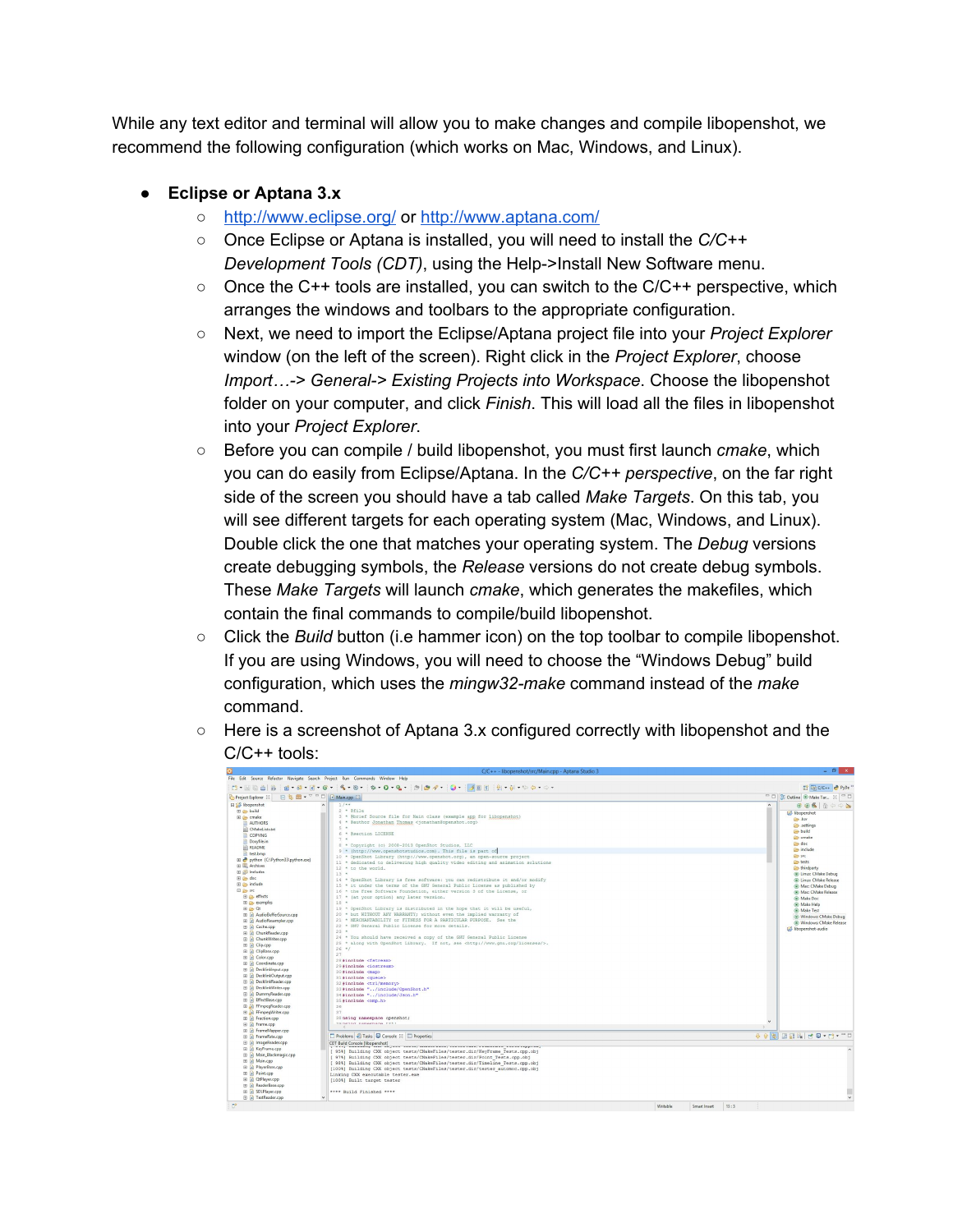Now that you have an overview of the project, structure of the source code, and recommended tools, jump to the instructions for your **operating system**:

- $\blacktriangleright$  Linux Build [Instructions](#page-6-0)
- ➢ Windows Build [Instructions](#page-8-0)
- $\triangleright$  Mac Build [Instructions](#page-16-0)

## <span id="page-6-0"></span>**Linux Build Instructions**

These build instructions are for a Debian-based Linux distribution. Other Linux distributions should be very similar, but might also be subtly different. So, exercise caution if you are using a non-Debian distribution.

#### <span id="page-6-1"></span>**Install Dependencies (via Package Manager)**

Most packages needed by libopenshot can be installed easily with a package manager. Install the following **packages** using apt-get, Synaptic, or similar package manager:

- build-essential
- cmake
- $\bullet$  libavformat-dev
- $\bullet$  libavdevice-dev
- libswscale-dev
- $\bullet$  libavresample-dev
- $\bullet$  libavutil-dev
- $\bullet$  qt5-default
- $\bullet$  qtbase5-dev
- $\bullet$  qt5-qmake
- qtmultimedia5-dev
- $\bullet$  libmagick++-dev
- $\bullet$  python3-dev
- libunittest++-dev
- swig
- doxygen
- $\bullet$  libxinerama-dev
- $\bullet$  libxcursor-dev
- $\bullet$  libasound2-dev
- $\bullet$  libxrandr-dev
- $\bullet$  libzmq3-dev

<span id="page-6-2"></span>**Build & Install libopenshot-audio (Dependency)**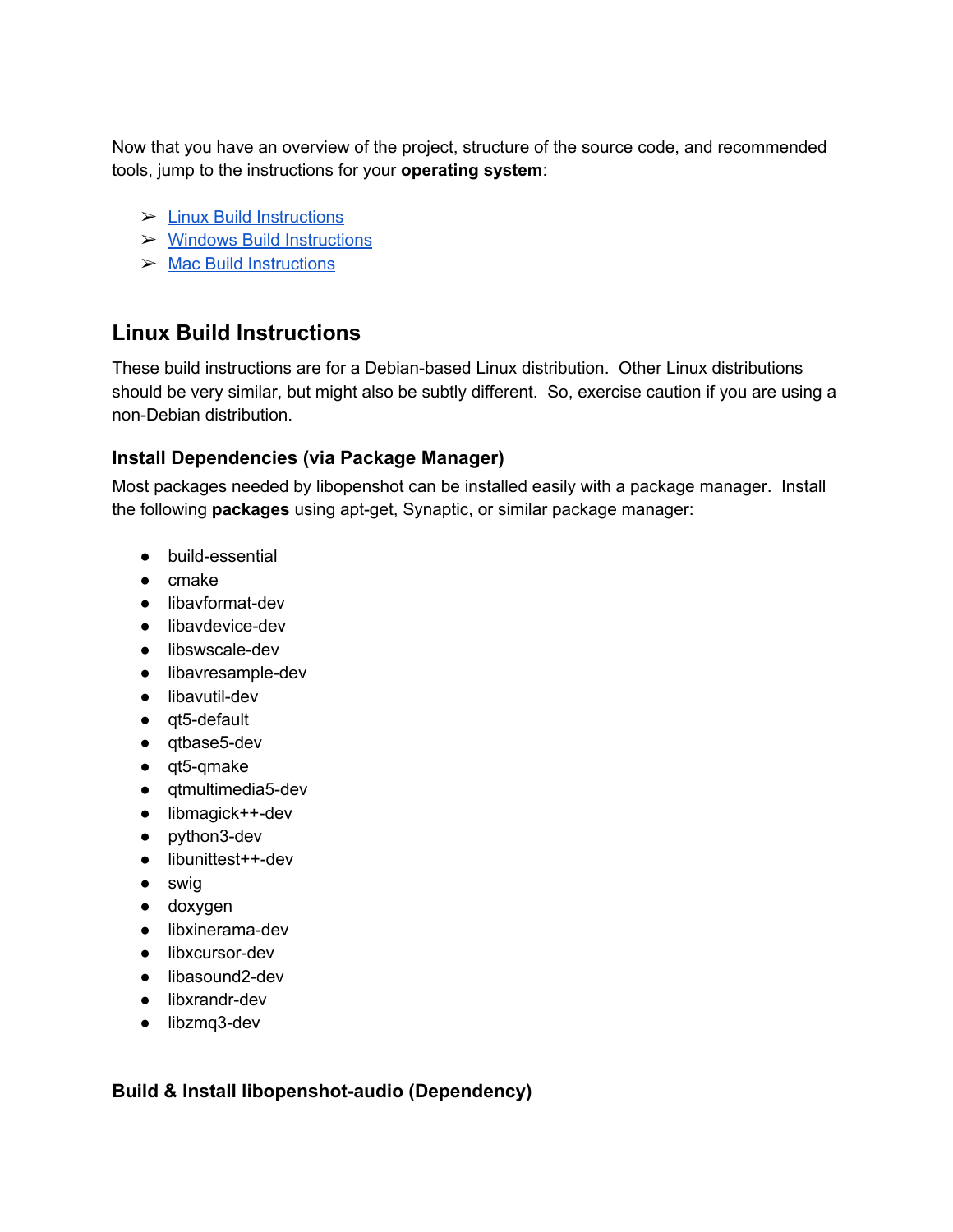Since libopenshot-audio is not available in a Debian package, we need to go through a few additional steps to manually build and install it.

- Branch the latest version:  $$$  bzr branch lp:~openshot.code/libopenshot/libopenshot-audio
- Launch a terminal, and enter:
	- o \$ cd /home/user/libopenshot-audio/
	- \$ mkdir build
	- \$ cd build
	- $\circ$  \$ cmake  $\cdot$ ./
	- \$ make
- If you are missing any dependencies for libopenshot-audio, you might receive error messages at this point. Just install the missing packages (usually with a -dev suffix), and run the above commands again. Repeat until no error messages are displayed, and the build process completes.
- Once libopenshot-audio has been successfully built, we need to **install it** (i.e. copy it to the correct folder, so other libraries can find it)
	- \$ sudo make install
- If everything worked correctly, this command should play a test sound:
	- o \$ ./src/openshot-audio-test-sound

#### <span id="page-7-0"></span>**Build & Install OpenShot Video Library (libopenshot) on Linux**

The first step in installing libopenshot is to obtain the most recent source code. The source code is available on [launchpad.net/libopenshot.](https://launchpad.net/libopenshot/)

- **●** Branch the latest version: \$ bzr branch lp:libopenshot
- Launch a terminal, and enter:
	- \$ cd /home/user/libopenshot/
	- \$ mkdir build
	- \$ cd build
	- $\circ$  \$ cmake ../
	- \$ make
- If you are missing any dependencies for libopenshot, you might receive error messages at this point. Just install the missing packages (usually with a -dev suffix), and run the above commands again. Repeat until no error messages are displayed, and the build process completes. Also, if you manually install Qt 5, you might need to specify the location for cmake:

```
$ cmake -DCMAKE PREFIX PATH=/qt5 path/qt5/5.2.0/ ../
```
- To run all **unit tests**(and verify everything is working correctly), launch a terminal, and enter:
	- \$ make test
	- If all tests pass, then you have successfully built libopenshot!
- To auto-generate the **documentation** for libopenshot, launch a terminal, and enter: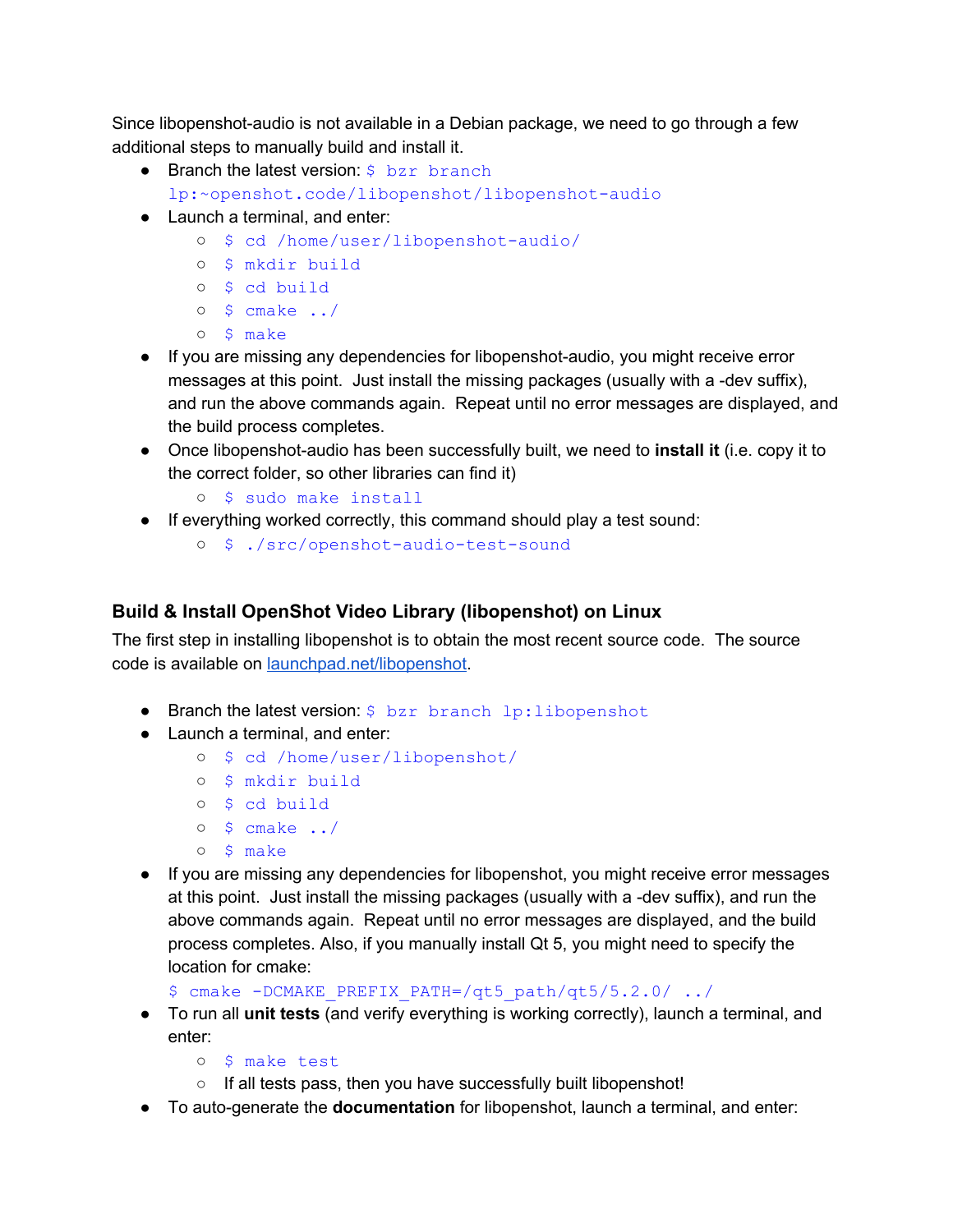- \$ make doc
- This will use doxygen to generate a folder of HTML files, with all classes and methods documented. The folder is located at **/home/user/libopenshot/build/doc/html/**
- Once libopenshot has been successfully built, we need to install it (i.e. copy it to the correct folder, so other libraries can find it)
	- \$ sudo make install
	- This should copy the binary file to /usr/local/lib/libopenshot.so, and the header files to /usr/local/include/openshot/... This is where other projects will likely look for the libopenshot files when building.
- The Python 3 bindings are located in /libopenshot/build/src/bindings/python/. To test them, launch a terminal, and enter:
	- \$ cd /home/user/libopenshot/build/src/bindings/python/
	- \$ python3 (or python)
	- >>> import openshot
	- $\circ$  If no errors are displayed, you may now access all the classes and methods of libopenshot through the openshot module in Python 3.

#### <span id="page-8-0"></span>**Windows Build Instructions**

These build instructions are for Windows 7, but should work for other versions of Windows as well. There are many additional steps when using Windows to build libopenshot, and will require the downloading and installation of many different applications, libraries, and tools. These instructions are based on the MinGW (Minimalist GNU for Windows) compiler. Visual Studio can **not**be used with these instructions. In fact, libraries that are built with Visual Studio can **not**be linked correctly using MinGW, so all dependency libraries need to be built with MinGW as well.

**TIP:**When running commands in the command line or other terminal shells, be sure and "Run as administrator" whenever possible. Many of these commands will create folders or copy files, and might not have permission. Also, I recommend using a better terminal than cmd.exe, for example [Clink.](http://mridgers.github.io/clink/)

#### <span id="page-8-1"></span>**Install Dependencies (Manually)**

Unfortunately, Windows does not have a simple way to install commonly used libraries and applications, similar to a Linux package manager. So, you will need to manually find, download, and install each dependency application and library, making sure the binaries are compiled with MinGW (and not Visual Studio). In a few cases, you will have to compile a library manually with MinGW, if no suitable MinGW binaries can be found online. This is going to take a while, so be sure you have some free time before continuing beyond this point. Good luck!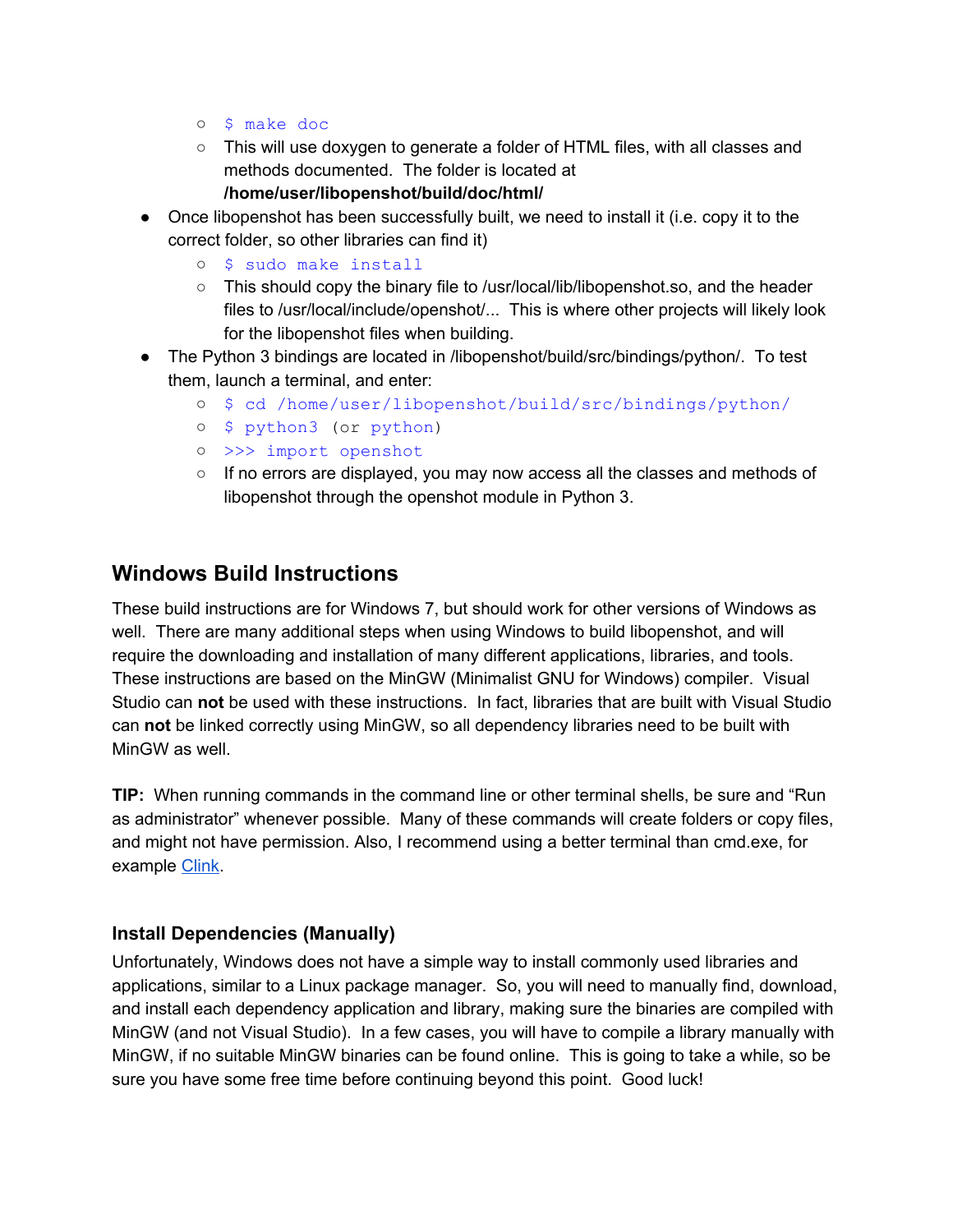- **CMake**
	- <http://www.cmake.org/cmake/resources/software.html>
	- Download and Install the Win32 Installer
	- $\circ$  This will install a new executable that you can use from the command line: "cmake". If the command is not found, you might need to add the cmake folder to your PATH environment variable.

#### ● **FFmpeg / Libav**

- o http://builds.libav.org/windows/release-lgpl/
- Both the FFmpeg and Libav libraries are supported by libopenshot, but currently, it is easier to install Libav on Windows.
- Download and Install the version for either 32-bit or 64-bit Windows.
- Create an environment variable called **FFMPEGDIR**and set the value to **C:\libav-folder-name\usr\** (your path might be different). This is the folder which contains both the 'include' folder (for headers) and 'bin' folder (for dlls).
- $\circ$  This environment variable will be used by CMake to find the binary and header files.
- Add the **\bin\** folder to your PATH environment variable, so the DLLs can be found at runtime by libopenshot.
- **● Qt 5**
	- o http://qt-project.org/downloads
	- Download and Install the newest MinGW version (for example: http://download.qt-project.org/official\_releases/qt/5.1/5.1.1/qt-windows-opensourc e-5.1.1-mingw48\_opengl-x86-offline.exe).
	- Add the Qt install folder to your PATH (if it is not there after installation). For example: **C:\Qt\Qt5.4.2\5.4\mingw491\_32\bin**.
	- **○ Troubleshooting Qt5:**
		- If you receive compile errors related to Qt5, you might have to manually fix a bug in the Qt headers (your path might be a bit different).
		- Comment out the following line in C:/Qt/Qt5.1.1/5.1.1/mingw48\_32/include/QtGui/qopenglversionfunctions.h
		- // void (QOPENGLF\_APIENTRYP MemoryBarrier)(GLbitfield barriers);
		- Eventually this bug will be fixed on upstream Qt, but until that happens, this work-around should solve any compile errors.
- **MinGW**(Minimalist GNU for Windows)
	- $\circ$  A version of MinGW is included with Qt 5. Be sure to add the /bin/ folder containing to the MinGW executable (mingw32-make) to the PATH environment variable, for example: **C:\Qt\Qt5.4.2\Tools\mingw491\_32\bin**.
	- Once installed, you should be able to run the following command from the command line:
		- \$ mingw32-make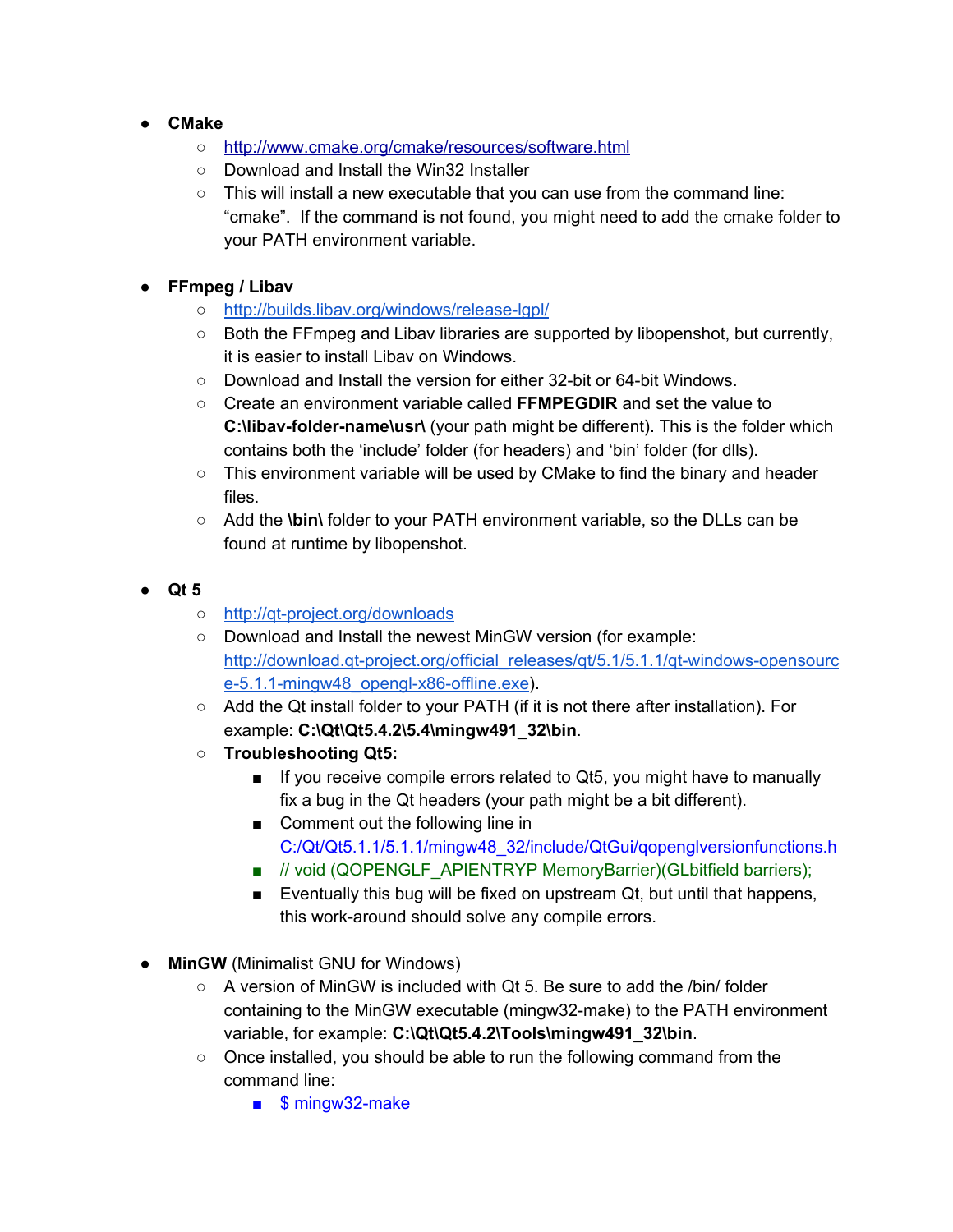#### ● **Python 3**

- <http://www.python.org/download/>
- $\circ$  Download and Install the Python 3+ Windows Installer (32bit version / x86). This will also install the headers and library files for Python.
- **○ Troubleshooting Python:**
	- If cmake cannot find PythonLibs, it might be due to the following bug in cmake's FindPythonLibs.cmake file. It seems that in some versions of cmake, the find\_library command does not parse registry paths.
	- Please see our **[CMake](#page-19-0) Flags** section below for tips on manually pointing to your Python 3 include folder and library.
	- Or, here is a workaround to fix the above bug. Add the following line to FindPythonLibs.cmake inside the first foreach loop:
		- GET FILENAME COMPONENT(HKEY LOCAL MACHINE PATH "[HKEY\_LOCAL\_MACHINE\\SOFTWARE\\Python\\PythonCore\\\${\_CURR ENT\_VERSION}\\InstallPath]" ABSOLUTE )
		- Then, add \${HKEY\_LOCAL\_MACHINE\_PATH} to the PATHS on any **find\_library** commands you find in the file. This should correctly parse the registry entry, and search that path for the dlls. Also, be sure to include the correct suffix: /libs or /include.

#### ● **Swig**

- <http://www.swig.org/download.html>
- Download and Install the "swigwin" Windows installer. This will install a new command that you can use from the command line: "swig". If the command is not found, you might need to add the swig folder to your PATH environment variable.

#### ● **Doxygen**

- <http://www.stack.nl/~dimitri/doxygen/download.html#latestsrc>
- $\circ$  Download and run the Windows Installer. This will install a new executable that you can use from the command line: "doxygen". If the command is not found, you might need to add the doxygen folder to your PATH environment variable.

#### ● **UnitTest++**

- o https://github.com/unittest-cpp/unittest-cpp/
- Download and Extract the UnitTest++ source code .ZIP to a local folder: **C:\UnitTest++\**. No binary files are available to download, so we will need to build the source code. The source code comes with Visual Studio project files, but MinGW will be unable to link a Visual Studio DLL with libopenshot. So, we need to manually build UnitTest++ with MinGW and CMake.
- Create a folder called \build\ inside the \UnitTest++\ folder: **C:\UnitTest++\build\**
	- This will be used to store the final binary of libUnitTest++.dll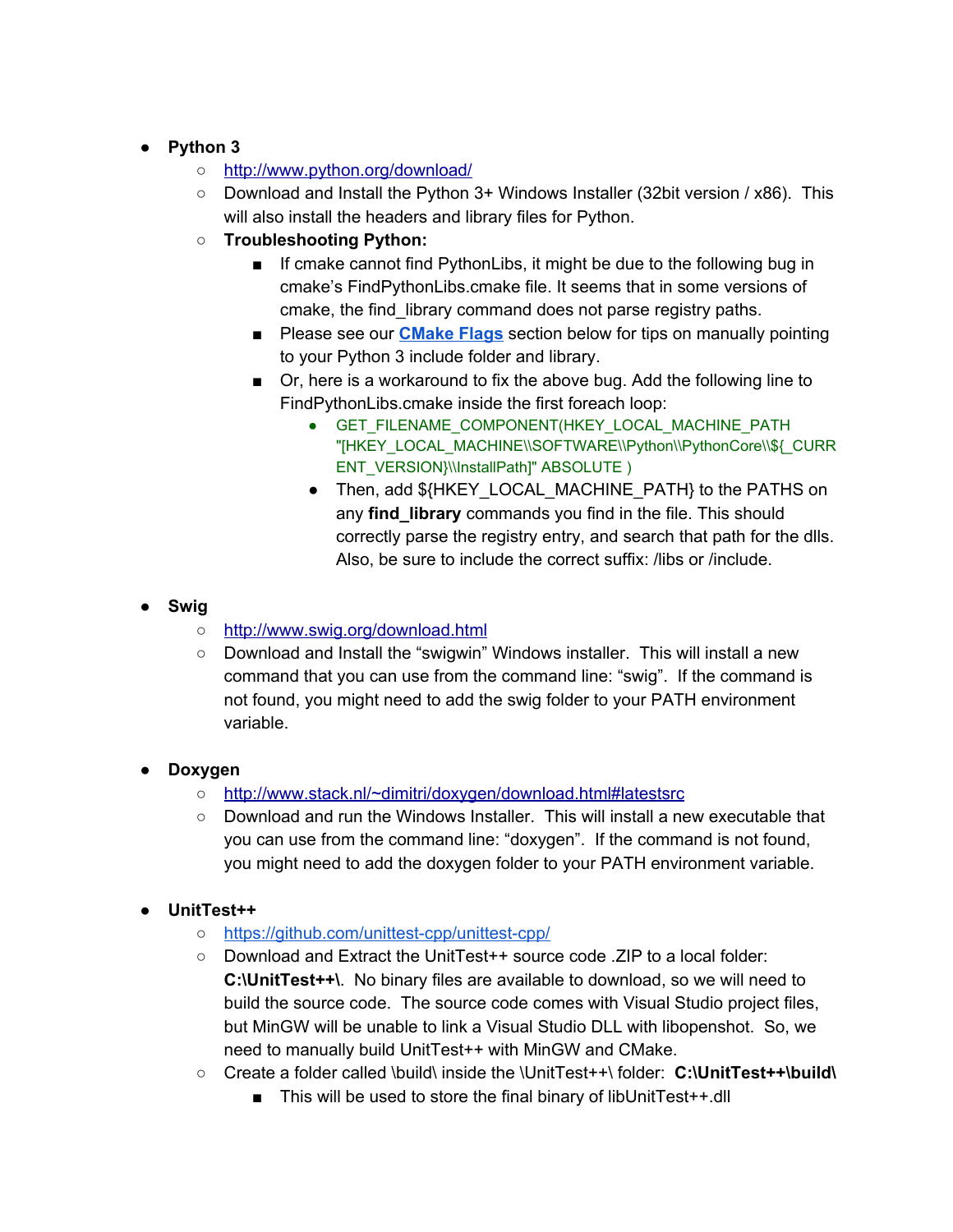- $\Theta$  Copy and rename a file from the libopenshot source code into the \UnitTest++\ folder.
	- C:\libopenshot\cmake\Modules\UnitTest++\_CMakeLists.txt **>** C:\UnitTest++\CMakeLists.txt
	- This file (CMakeLists.txt) will be used by CMake to compile UnitTest++. Be sure to rename the file.
- Launch a terminal, and enter:
	- \$ cd C:\UnitTest++\build\
	- \$ cmake -G "MinGW Makefiles" ../
	- \$ mingw32-make
	- \$ mingw32-make install
- Create an environment variable called **UNITTEST DIR** and set the value to **C:\Program Files (x86)\UnitTest++**
- This environment variable will be used by CMake to find the binary and header files.

#### ● **MSYS**

- <http://sourceforge.net/projects/mingw/files/Installer/>
- MSYS is a collection of GNU utilities, commands, and a shell that allows compiling Linux applications with MinGW. ImageMagick++ does not have any MinGW compiled binaries available to download, and MSYS is the only way I've been successful building it on Windows with MinGW. It is a fairly straight forward process, but a little confusing if it's your first time learning about MSYS. However, the basic idea is that MSYS gives you a terminal shell that can understand linux file paths, and common linux commands (cp, mv, make, etc…), but the compiling of source code still uses MinGW.
- o Download and install the **mingw-get-setup.exe**
- Install the MinGW Installation Manager, and use it to install the **mingw-developer-toolkit & msys-wget packages.**
- That should install MSYS with a variety of common libraries and executables that can be launched with **C:\MinGW\msys\1.0\msys.bat**
- Set the environment variable HOME to **C:\MinGW\msys\1.0\home**
- Now, you should have a shortcut to the MSYS shell on your desktop, and in your program list. This will launch the MSYS shell, which behaves very similar to a Linux terminal. This shell is required to install ImageMagick++, because their build process uses Linux file paths and Linux commands which do not work in the Windows command line.

#### ● **DLfcn**

- https://github.com/dlfcn-win32/dlfcn-win32
- Download and Extract the Win32 Static (.tar.bz2) archive to a local folder: **C:\libdl\**
- Create an environment variable called **DL\_DIR**and set the value to **C:\libdl\**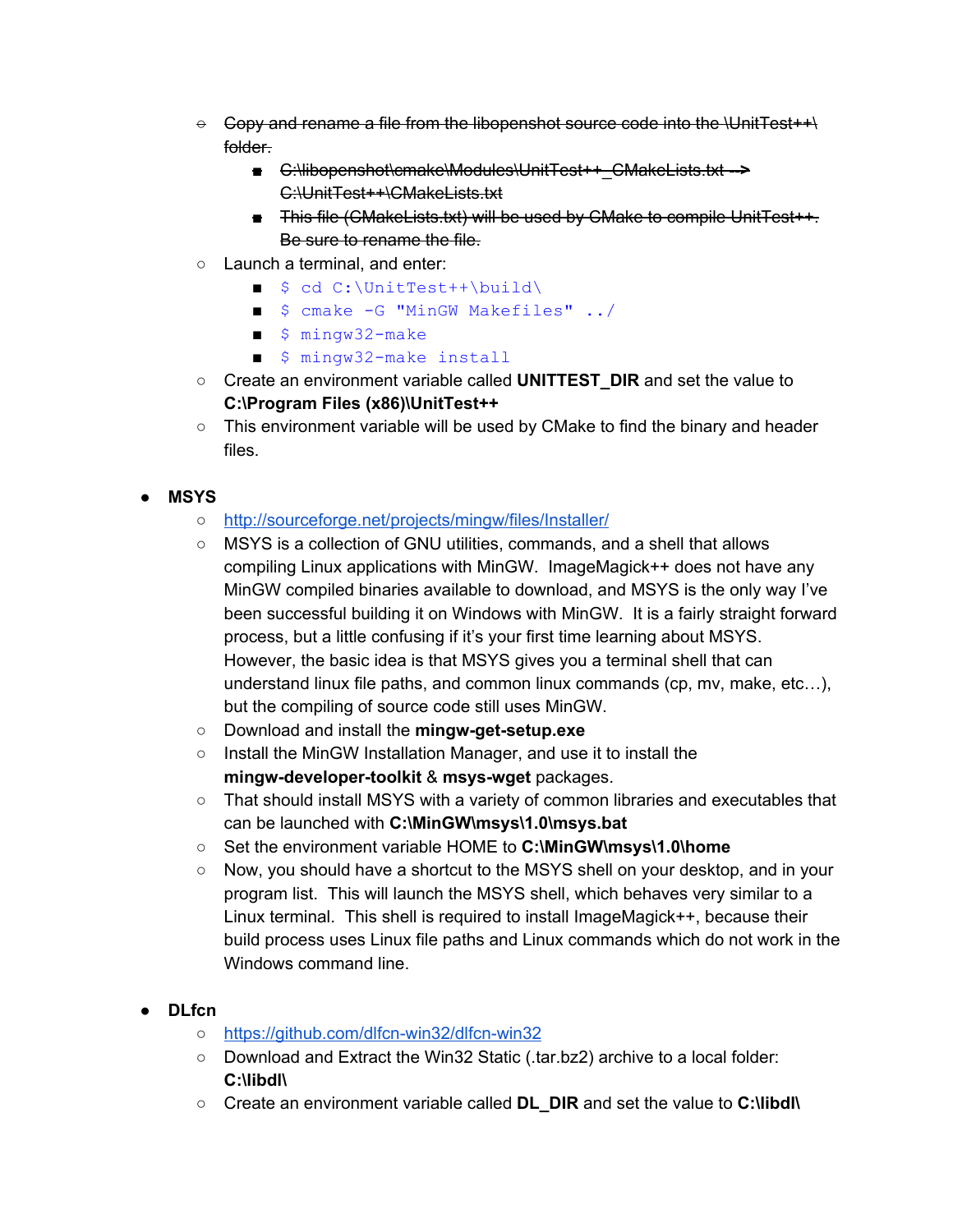$\circ$  This environment variable will be used by CMake to find the binary and header file.

#### ● **ImageMagick++ (Optional)**

- <ftp://ftp.imagemagick.org/pub/ImageMagick/ImageMagick.tar.gz>
- First, be sure you have installed and configured MSYS before attempting to install ImageMagick. Because ImageMagick must be compiled with MinGW (and **not**VisualStudio), a working MSYS shell is needed. Download and Extract the ImageMagick source code into your MSYS home directory:

C:\msys\1.0\home\USER\ImageMagick-6.7.1-0\ (your path might be different) ○ Launch the MSYS shell, and enter:

- **■** NOTE: Copy the cmake/Windows/**build-imagemagick.sh** and **urls.txt**to a folder on Msys and execute the .sh file. This will automate the downloading, extracting, and installing of ImageMagick for Windows. Also, it must link to your Qt5's included version of MinGW. If this works, it should create the ImageMagick Dlls, and you can skip to the next step.
- \$ cd /home/USER/ImageMagick\*
- \$ **build-imagemagick.sh**
- \$ make
- \$ make install
- If you get any errors, you might need to disable certain features, or install additional libraries needed by ImageMagick. Take a look at the **README** file included with the build-imagemagick.sh and urls.txt files.
- Create the following registry key: [HKEY\_LOCAL\_MACHINE\SOFTWARE\ImageMagick\Current;BinPath] and set the value to **C:/MinGW/msys/1.0/local**
- This registry key will be used by CMake to locate the final ImageMagick binaries, and header files. **C:/MinGW/msys/1.0/local** should have an \include\ and \lib\ folder which contain ImageMagick files, once the "make install" command is run.
- Add an environment variable called MAGICK\_CONFIGURE\_PATH, and set the path to the folder which contains the "colors.xml" file (for example: C:\Program Files\ImageMagick-Windows7\etc\ImageMagick-6). This is used at runtime, so ImageMagick can locate these xml resource files.
- **○ Troubleshooting cmake:**
	- If cmake cannot find ImageMagick, it might be due to the following bug in cmake's FindImageMagick.cmake file. It seems that in some versions of cmake, the **find\_library**command does not parse registry paths. Thus, the registry path entered above, does not get searched for the newly compiled ImageMagick dlls. Here is a work around to fix that bug. Add the following line to FindImageMagick.cmake: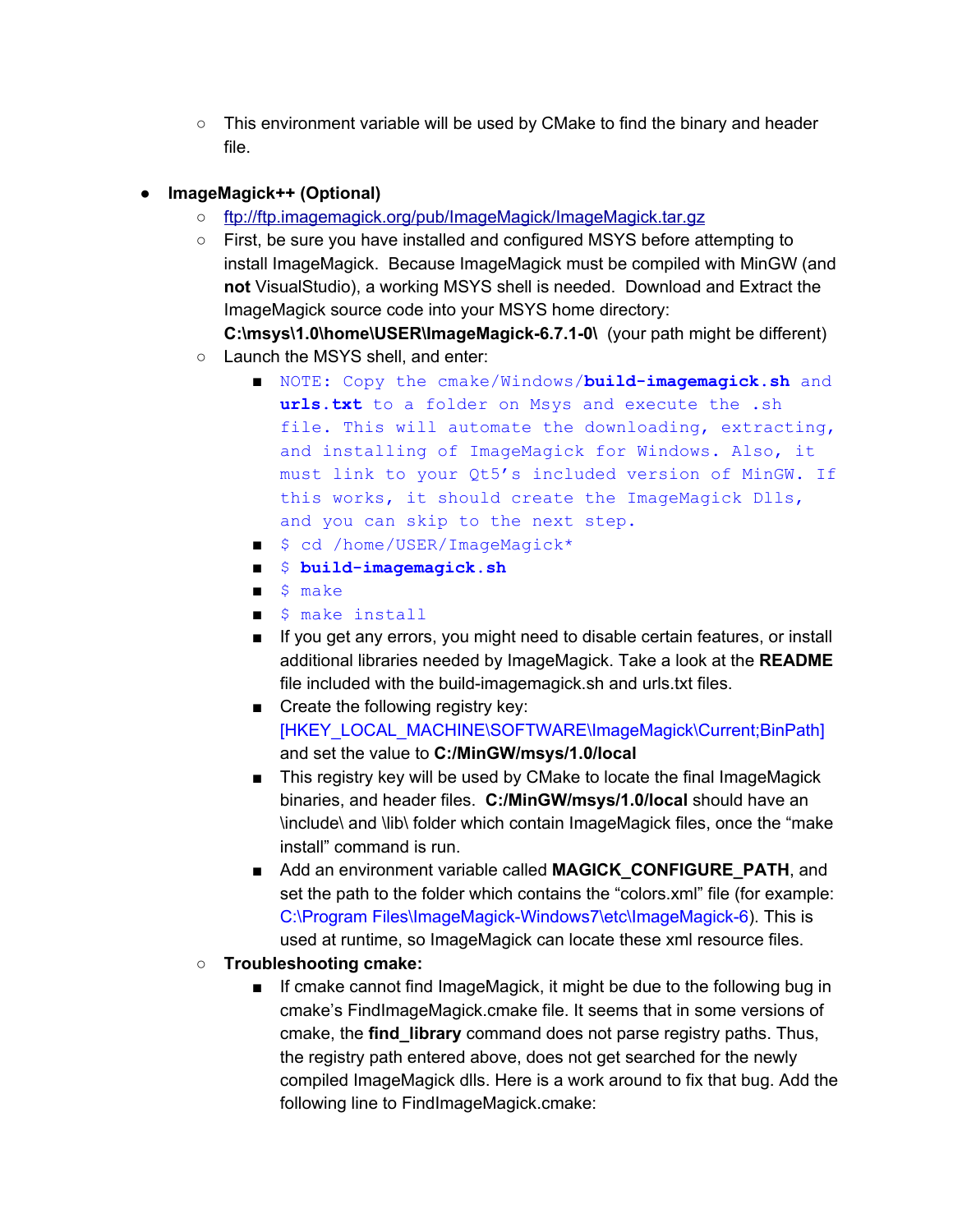- GET FILENAME COMPONENT(REGISTRY PATH "[HKEY\_LOCAL\_MACHINE\\SOFTWARE\\ImageMagick\\Current;BinPat h]" ABSOLUTE)
- Then, add **\${REGISTRY\_PATH}/lib** to the PATHS on any **find\_library** commands you find in the file, and **\${REGISTRY\_PATH}/include** on any **find path** commands. This should correctly parse the registry entry, and search that path for the dlls.
- **DirectX SDK / Windows SDK**
	- **Windows 7:** (DirectX SDK) <http://www.microsoft.com/download/en/details.aspx?displaylang=en&id=6812>
	- **○ Windows 8:** (Windows SDK)
	- o https://msdn.microsoft.com/en-us/windows/desktop/aa904949
	- Download and Install the SDK Setup program. This is needed for the JUCE library to play audio on Windows.
	- Create an environment variable called **DXSDK\_DIR**and set the value to **C:\Program Files\Microsoft DirectX SDK (June 2010)\** (your path might be different)
	- This environment variable will be used by CMake to find the binaries and header files.
- **libSndFile** 
	- http://www.mega-nerd.com/libsndfile/#Download
	- Download and Install the Win32 Setup program.
	- Create an environment variable called **SNDFILE\_DIR**and set the value to **C:\Program Files\libsndfile**
	- $\circ$  This environment variable will be used by CMake to find the binary and header files.
- **libzmq**
	- o http://zeromq.org/intro:get-the-software
	- Download source code (zip)
	- Follow their instructions, and build with mingw
	- Create an environment variable called **ZMQDIR**and set the value to **C:\libzmq\build\** (the location of the compiled version)
	- This environment variable will be used by CMake to find the binary and header files.
- **libopenshotaudio**
	- $\circ$  Since libopenshot-audio is not available in an installer, we need to go through a few additional steps to manually build and install it.
	- o Branch the latest version: \$ bzr branch lp:~openshot.code/libopenshot/libopenshot-audio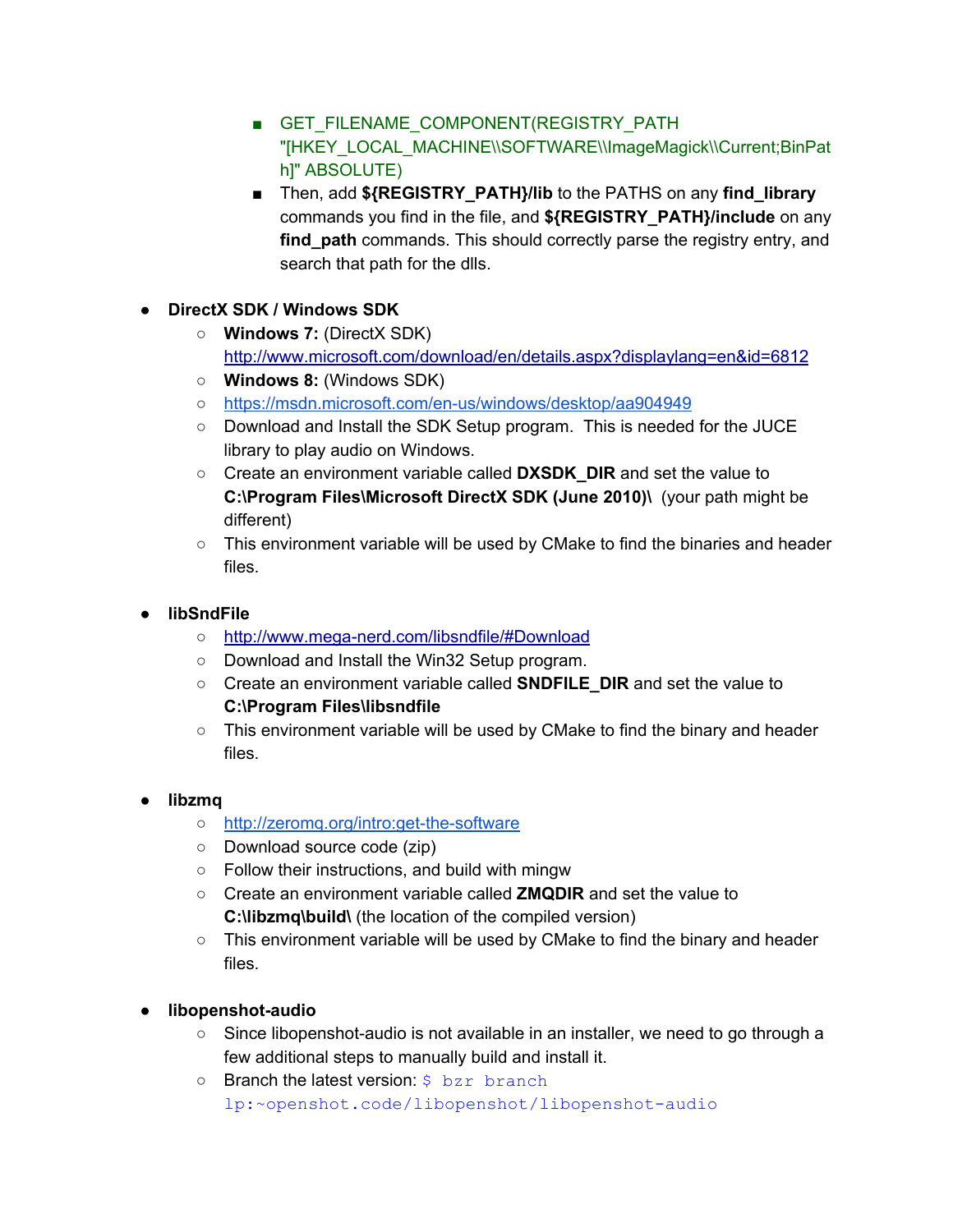- Launch a terminal, and enter:
	- $\blacksquare$  \$ cd /libopenshot-audio/
	- \$ mkdir build
	- \$ cd build
	- \$ cmake -G "MinGW Makefiles" ../
	- $\blacksquare$  \$ mingw32-make
- $\circ$  If you are missing any dependencies for libopenshot-audio, you might receive error messages at this point. Just install the missing libraries, and run the above commands again. Repeat until no error messages are displayed, and the build process completes. If you get stuck at this point, take a look at the CMakeLists.txt file inside the \libopenshot-audio\ folder for clues on how it's trying to locate dependencies, such as environment variables, registry keys, etc…
- If you are trying to build with Qt 5's version of MinGW, which is a **64 bit**version of MinGW, you "**might"**need to fix one of the header files in MinGW. Replace the contents of *iphlpapi.h* with this file:

[https://gitorious.org/w64/w64/raw/8debddd9a43d7b8d841d3ebc1dd8a46782eac1](https://gitorious.org/w64/w64/raw/8debddd9a43d7b8d841d3ebc1dd8a46782eac120:mingw-w64-headers/include/iphlpapi.h) 20:mingw-w64-headers/include/iphlpapi.h

- $\circ$  Once libopenshot-audio has been successfully built, we need to install it (i.e. copy it to the correct folder, so other libraries can find it)
	- \$ mingw32-make install
	- This should copy the binary file to C:\Program Files\Project\lib\libopenshot-audio.dll, and the header files to C:\Program Files\Project\include\libopenshot-audio\... This is where libopenshot will ultimately look for the libopenshot-audio files when building.
- If everything worked correctly, this command should play a test sound:
	- \$ openshot-audio-test-sound
- Create an environment variable called LIBOPENSHOT\_AUDIO\_DIR and set the value to **C:\Program Files (x86)\openshot-audio** (your path might be different)
- $\circ$  This environment variable will be used by CMake to find the binary and header files needed by libopenshot.

#### <span id="page-14-0"></span>**Build & Install OpenShot Video Library (libopenshot) on Windows**

The first step in installing libopenshot is to obtain the most recent source code. The source code is available on [launchpad.net/libopenshot.](https://launchpad.net/libopenshot/)

- **●** Branch the latest version: \$ bzr branch lp:libopenshot
- Launch a terminal, and enter:
	- \$ cd C:\libopenshot\
	- \$ mkdir build
	- \$ cd build
	- o \$ cmake -G "MinGW Makefiles"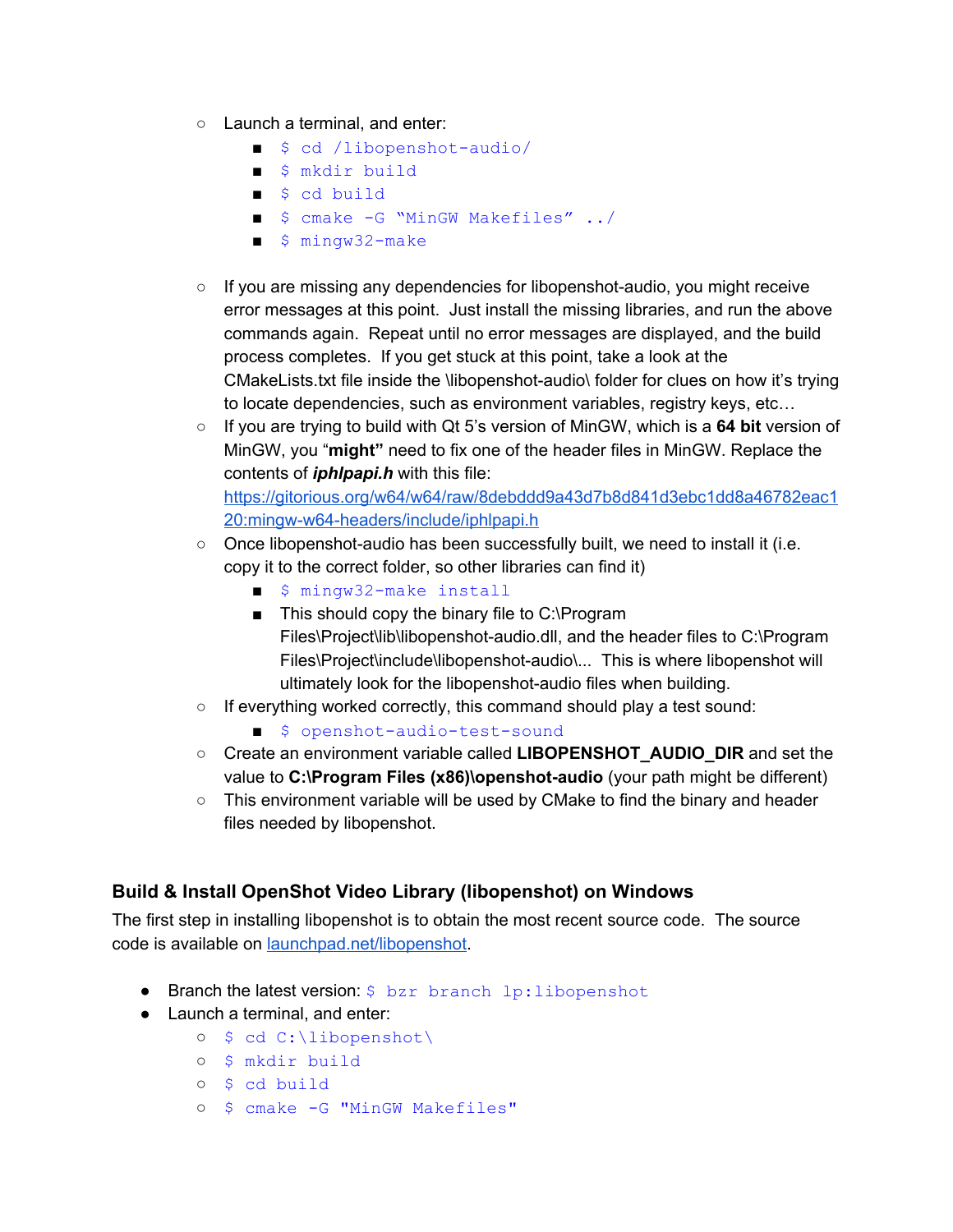-DPYTHON INCLUDE DIR="C:/Python34/include/" -DPYTHON LIBRARY="C:/Python34/libs/libpython34.a" ../

- o \$ mingw32-make
- If you are missing any dependencies for libopenshot, you might receive error messages at this point. Just install the missing dependencies, and run the above commands again. Repeat until no error messages are displayed, and the build process completes. Also, be sure to point to your correct Python file paths in the above command.
- To run all **unit tests**(and verify everything is working correctly), launch a terminal, and enter:
	- o \$ mingw32-make test
- If all tests pass, then you have successfully built libopenshot!
- To auto-generate the **documentation** for libopenshot, launch a terminal, and enter:
	- o \$ mingw32-make doc
	- This will use doxygen to generate a folder of HTML files, with all classes and methods documented. The folder is located at
	- **/home/user/libopenshot/build/doc/html/**.
- Once libopenshot has been successfully built, we need to install it (i.e. copy it to the correct folder, so other libraries can find it)
	- o \$ mingw32-make install
	- This should copy the binary file to C:\Program Files\openshot\lib\libopenshot.dll, and the header files to C:\Program Files\openshot\include\... This is where other projects will likely look for the libopenshot files when building.
- The Python bindings are located in /libopenshot/build/src/. To test them, launch a terminal, and enter:
	- \$ cd C:\YOURPROJECTS\libopenshot\build\src\
	- \$ python3 (or python)
	- >>> import openshot
	- $\circ$  If no errors are displayed, you may now access all the classes and methods of libopenshot through the openshot module in Python.

#### <span id="page-15-0"></span>**Environment Variables**

Many [environment](http://en.wikipedia.org/wiki/Environment_variable) variables will need to be set during this Windows installation guide. The command line will need to be closed and re-launched after any changes to your environment variables. Also, dependency libraries will not be found during linking or execution without being found in the PATH environment variable. So, if you get errors related to missing commands or libraries, double check the PATH variable.

The following environment variables need to be added to your "System Variables". Be sure to check each folder path for accuracy, as your paths will likely be different than this list.

#### **Example Variables**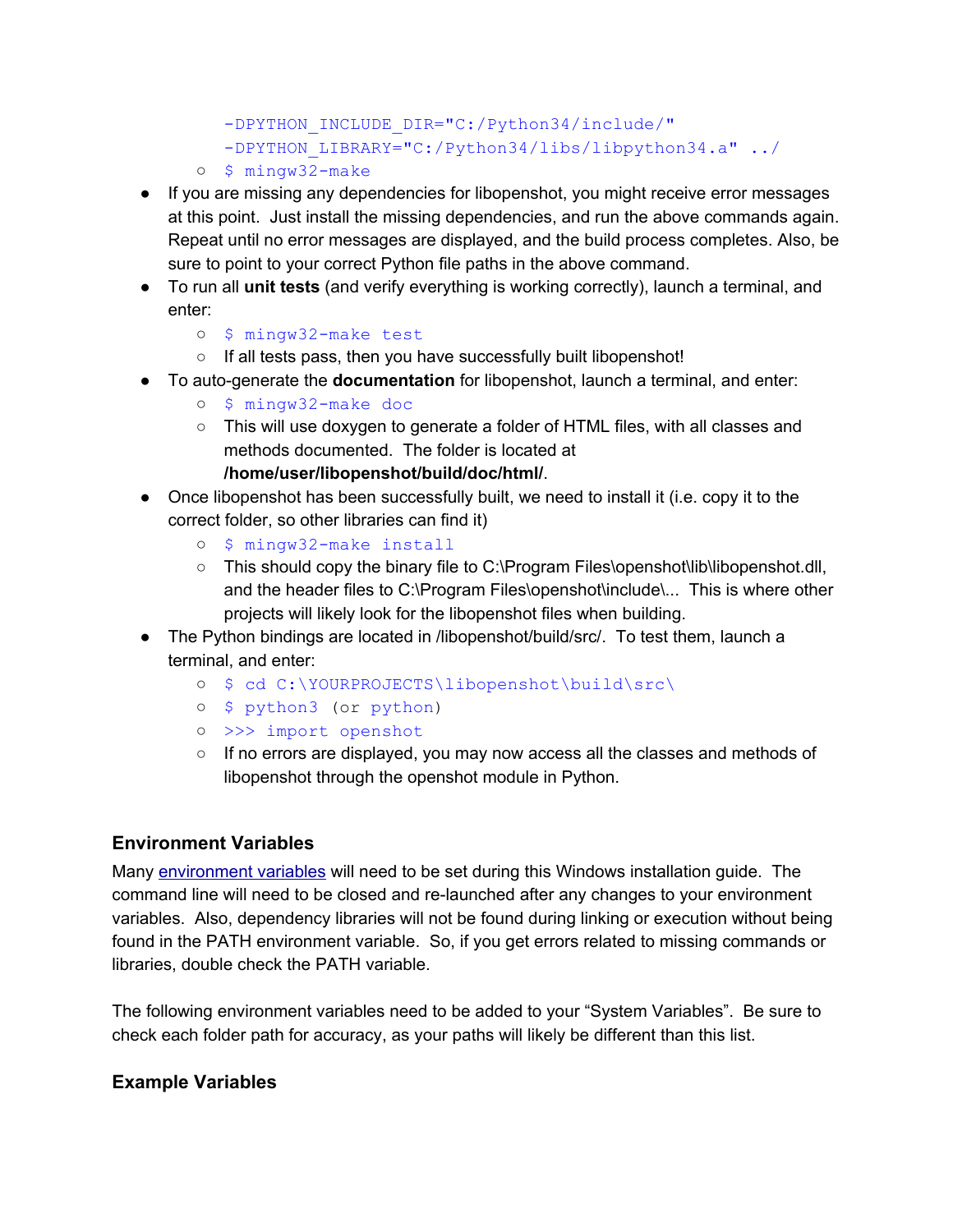| DL_DIR                   | C:\libdl                                                                                                                                                                                                                                                                                                                                   |
|--------------------------|--------------------------------------------------------------------------------------------------------------------------------------------------------------------------------------------------------------------------------------------------------------------------------------------------------------------------------------------|
| DXSDK_DIR                | C:\Program Files\Microsoft DirectX SDK (June 2010)\                                                                                                                                                                                                                                                                                        |
| <b>FFMPEGDIR</b>         | C:\ffmpeg-git-95f163b-win32-dev                                                                                                                                                                                                                                                                                                            |
| FREETYPE DIR             | C:\Program Files\GnuWin32                                                                                                                                                                                                                                                                                                                  |
| <b>HOME</b>              | C:\msys\1.0\home                                                                                                                                                                                                                                                                                                                           |
| LIBOPENSHOT_AUDIO<br>DIR | C:\Program Files\libopenshot-audio                                                                                                                                                                                                                                                                                                         |
| <b>QTDIR</b>             | $C:\qquad$                                                                                                                                                                                                                                                                                                                                 |
| SNDFILE_DIR              | C:\Program Files\libsndfile                                                                                                                                                                                                                                                                                                                |
| UNITTEST_DIR             | C:\UnitTest++                                                                                                                                                                                                                                                                                                                              |
| <b>ZMQDIR</b>            | C:\msys2\usr\local\                                                                                                                                                                                                                                                                                                                        |
| <b>PATH</b>              | The following paths were appended:<br>C:\Qt5\bin; C:\Qt5\MinGW\bin\; C:\msys\1.0\local\lib; C:\Program<br>Files\CMake 2.8\bin; C:\UnitTest++\build; C:\libopenshot\build\src;<br>C:\Program Files\doxygen\bin;<br>C:\ffmpeg-git-95f163b-win32-dev\lib; C:\swigwin-2.0.4;<br>C:\Python33; C:\Program Files\Project\lib; C:\msys2\usr\local\ |

## <span id="page-16-0"></span>**Mac Build Instructions**

These build instructions are for Mac OS X (Mountain Lion). Other OS X versions should be very similar, but might also be subtly different. So, exercise caution if you are using a non-Mountain Lion version.

#### <span id="page-16-1"></span>**Install Dependencies (Homebrew)**

Most packages needed by libopenshot can be installed easily with [MacPorts](http://www.macports.org/install.php) or [Homebrew.](http://brew.sh/) However, before MacPorts can be installed, you must first install Xcode with the following options ("UNIX Development", "System Tools", "Command Line Tools", or "Command Line Support"). Be sure to refresh your list of MacPort packages with the "**sudo port selfupdate**" command and update your Homebrew packages with "**brew update**".

*NOTE: Homebrew seems to work much better for most users, so I am going to focus on brewfor the rest of this guide.*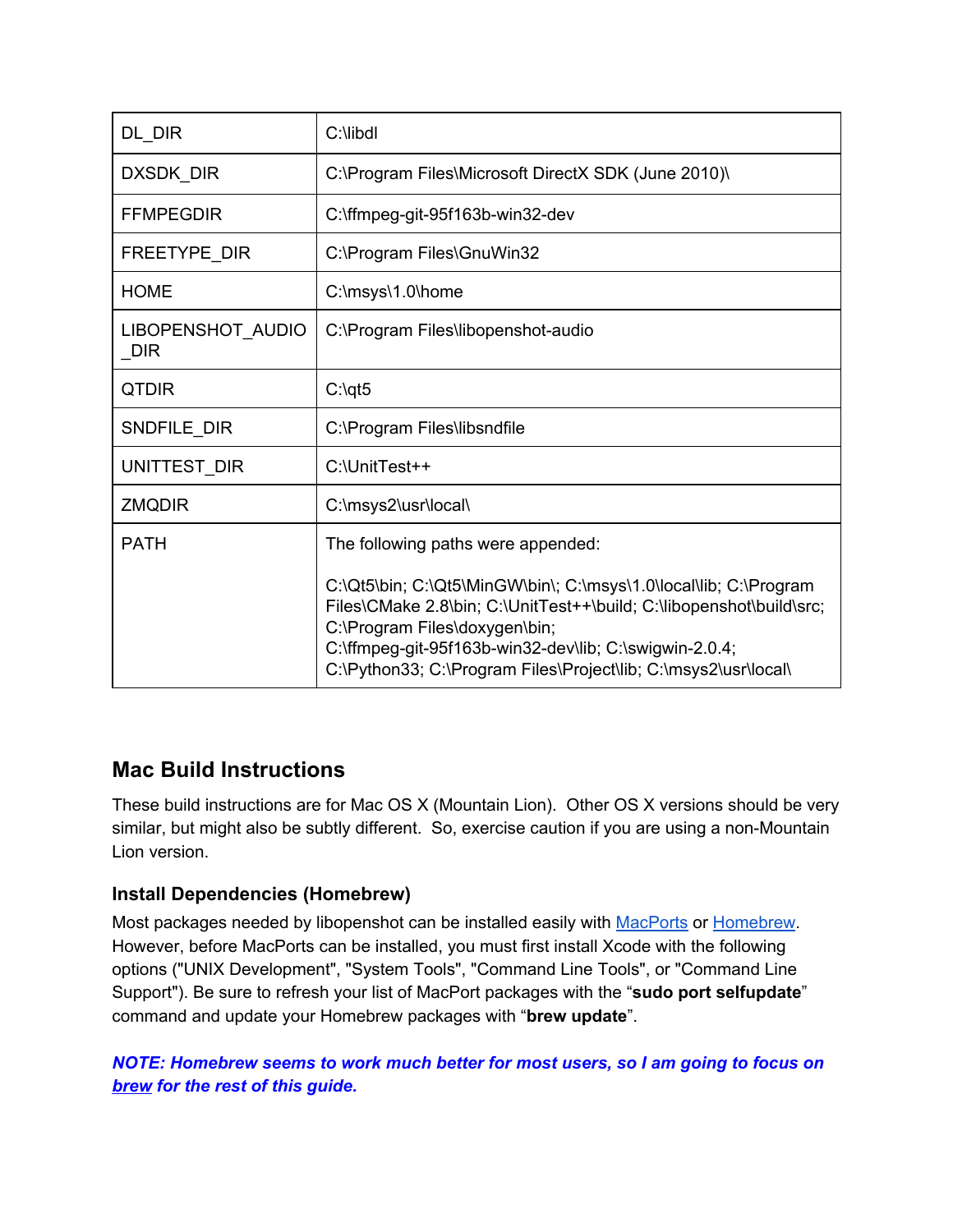Install the following **packages**using the Homebrew package installer [\(http://brew.sh/\)](http://brew.sh/). Pay close attention to any warnings or errors during these brew installs. NOTE: You might have some conflicting libraries in your /usr/local/ folders, so follow the directions from brew if these are detected.

- **brew install gcc48 enablealllanguages**
- **brew install ffmpeg**
- **● brew install librsvg**
- **brew install imagemagick withlibrsvg**
- **brew install swig**
- **● brew install doxygen**
- $\bullet$  **brew install unittest-cpp** -- $cc =$ gcc-4.8. You must specify the  $c++$  compiler with the  $-cc$ flag to be 4.7 or 4.8.
- **brew install qt5**
- **brew install cmake**
- **● brew install zeromq**

Install the following packages manually (because Homebrew does not have them):

- X11 (XQuartz) <http://xquartz.macosforge.org/landing/>
	- This library is used to display images with ImageMagick and libopenshot. Some version of Mac OS X include X11, and some do not. You can install the newest version of XQuartz from the link above.

#### <span id="page-17-0"></span>**Build & Install libopenshot-audio (Dependency)**

Since libopenshot-audio is not available in a Homebrew or MacPorts package, we need to go through a few additional steps to manually build and install it.

- Branch the latest version:  $$$  bzr branch lp:~openshot.code/libopenshot/libopenshot-audio
- Launch a terminal and enter:
	- o \$ cd /home/user/libopenshot-audio/
	- \$ mkdir build
	- \$ cd build
	- o \$ cmake -d -G "Unix Makefiles" -DCMAKE CXX COMPILER=clang++ -DCMAKE C COMPILER=clang ../ **(CLang must be used due to GNU incompatible ObjectiveC code in some of the Apple frameworks)**
	- \$ make
	- \$ sudo make install
	- o  $$./src/openshot-audio-test-sound$  (This should play a test sound)

#### <span id="page-17-1"></span>**Build & Install OpenShot Video Library (libopenshot) on Mac**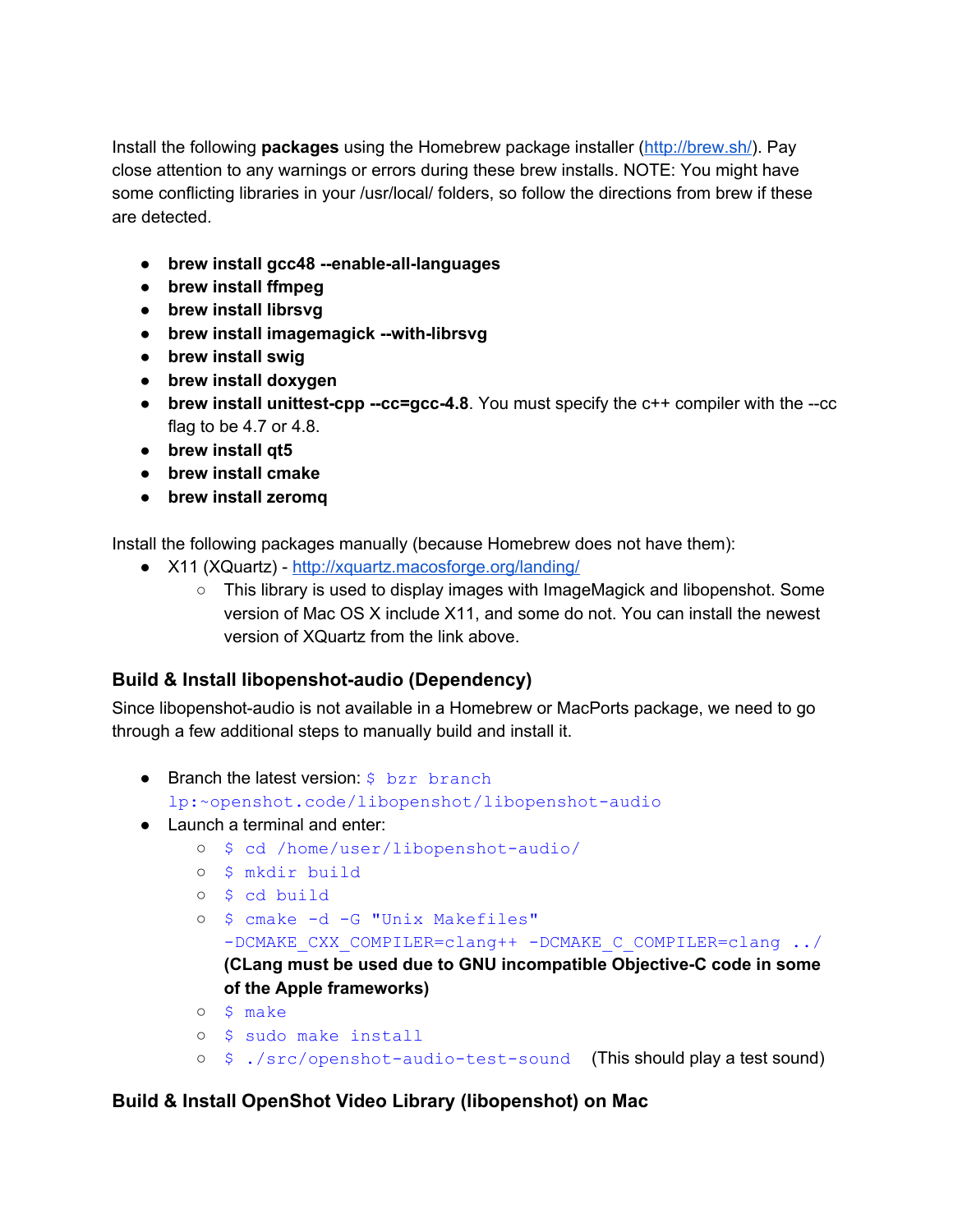The first step in installing libopenshot is to obtain the most recent source code. The source code is available on [launchpad.net/libopenshot.](https://launchpad.net/libopenshot/)

- **●** Branch the latest version: \$ bzr branch lp:libopenshot
- Launch a terminal, and enter:
	- \$ cd /home/user/libopenshot/
	- \$ mkdir build
	- \$ cd build

o \$ cmake -G "Unix Makefiles"

- -DCMAKE CXX COMPILER=/usr/local/opt/gcc48/bin/g++-4.8 -DCMAKE C COMPILER=/usr/local/opt/gcc48/bin/gcc-4.8
	- DCMAKE\_PREFIX\_PATH=/usr/local/Cellar/qt5/5.4.2/
	- -DPYTHON INCLUDE DIR=/usr/local/Cellar/python3/3.3.2/Frame works/Python.framework/Versions/3.3/include/python3.3m/ -DPYTHON LIBRARY=/usr/local/Cellar/python3/3.3.2/Framework s/Python.framework/Versions/3.3/lib/libpython3.3.dylib -DPython FRAMEWORKS=/usr/local/Cellar/python3/3.3.2/Framew orks/Python.framework/ ../

```
-D"CMAKE_BUILD_TYPE:STRING=Debug"
```
The extra arguments on the cmake command make sure the compiler will be gcc4.8 and that cmake knows where to look for the Qt header files and Python library. Double check these file paths, as yours might be different.

- \$ make
- If you are missing any dependencies for libopenshot, you will receive error messages at this point. Just install the missing dependencies, and run the above commands again. Repeat until no error messages are displayed and the build process completes.
- Also, if you are having trouble building, please see the **[CMake](#page-19-0) Flags**section below, as it might provide a solution for finding a missing folder path, missing Python 3 library, etc...
- To run all **unit tests**(and verify everything is working correctly), launch a terminal, and enter:
	- \$ make test
	- If all tests pass, then you have successfully built libopenshot! Congratulations!
- **•** To auto-generate the **documentation** for libopenshot, launch a terminal, and enter:
	- \$ make doc
	- This will use doxygen to generate a folder of HTML files, with all classes and methods documented. The folder is located at

**/home/user/libopenshot/build/doc/html/**.

- Once libopenshot has been successfully built, we need to install it (i.e. copy it to the correct folder, so other libraries can find it)
	- \$ sudo make install
	- This should copy the binary file to /usr/local/lib/libopenshot.so, and the header files to /usr/local/include/openshot/... This is where other projects will likely look for the libopenshot files when building.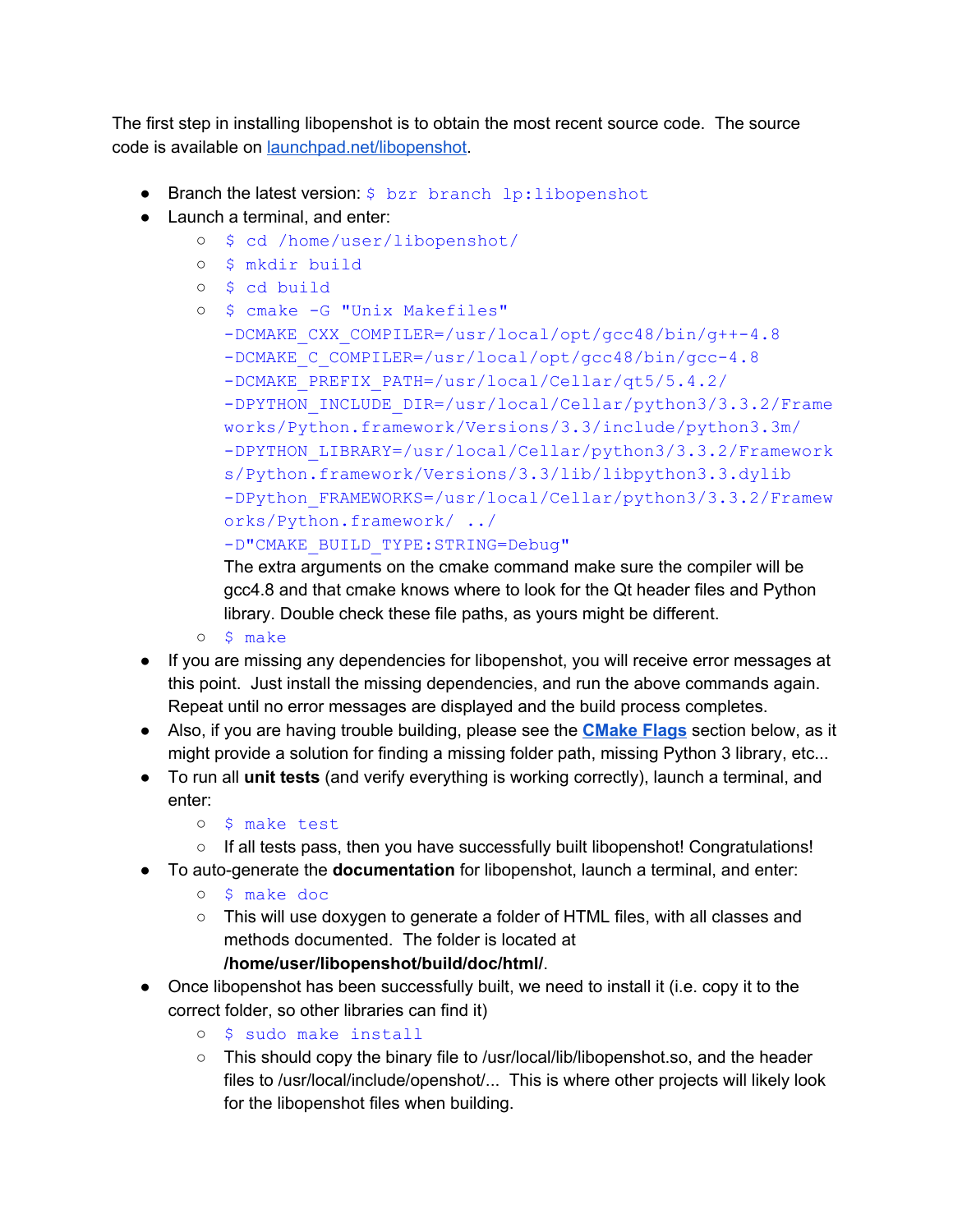- The Python 3 bindings are located in /libopenshot/build/src/bindings/python/. To test them, launch a terminal, and enter:
	- \$ cd /home/user/libopenshot/build/src/bindings/python/
	- \$ python3 (or python)
	- >>> import openshot
	- If no errors are displayed, you can now access all the classes and methods of libopenshot through the openshot module in Python 3.

## <span id="page-19-0"></span>**CMake Flags (Optional)**

There are many different build flags that can be passed to cmake to adjust how libopenshot is compiled. Some of these flags might be required when compiling on certain OSes, just depending on how your build environment is setup. To add a build flag, follow this general syntax: \$ cmake -DMAGICKCORE HDRI ENABLE=1 -DENABLE TESTS=1 ../

| MAGICKCORE_HDRI_ENABLE                        | 0                                                                |
|-----------------------------------------------|------------------------------------------------------------------|
| MAGICKCORE_QUANTUM_DEPTH                      | 16                                                               |
| OPENSHOT_IMAGEMAGICK_COMPAT<br><b>IBILITY</b> | 0                                                                |
| DISABLE_TESTS                                 | 0                                                                |
| CMAKE PREFIX PATH                             | /location/to/missing/library/                                    |
| PYTHON INCLUDE DIR                            | /location/to/python/include/                                     |
| PYTHON LIBRARY                                | /location/to/python/lib.a                                        |
| PYTHON FRAMEWORKS                             | /usr/local/Cellar/python3/3.3.2/Frameworks/Pytho<br>n.framework/ |
| CMAKE_CXX_COMPILER                            | /location/to/mingw/g++                                           |
| CMAKE C COMPILER                              | /location/to/mingw/gcc                                           |

## <span id="page-19-1"></span>**Installers / Packaging**

Many different installers and packages (as they are called on Linux and Mac) have been created for libopenshot and libopenshot-audio. The source code for these packages is located in a separate Bazaar branch.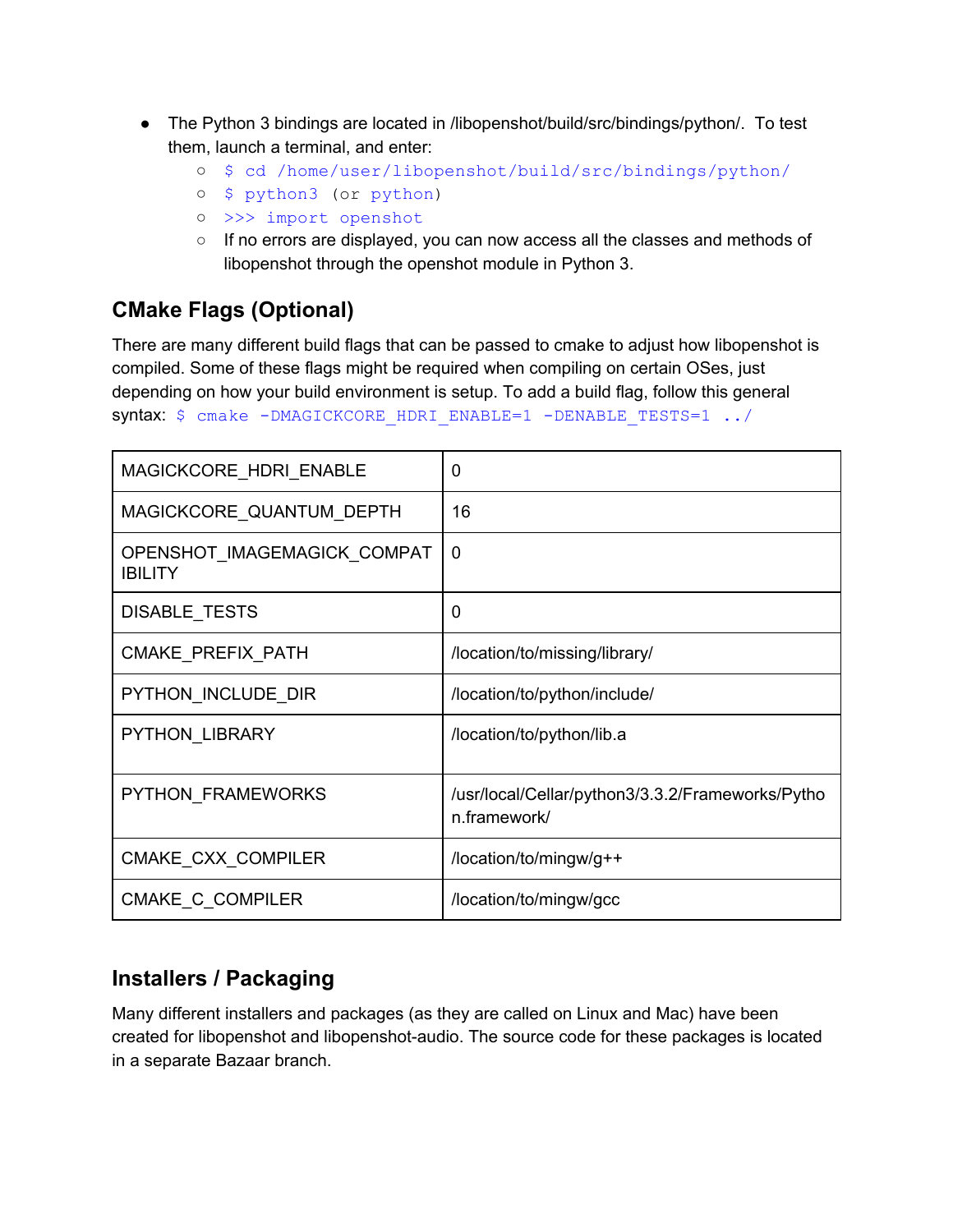#### <span id="page-20-0"></span>**Packaging Bazaar Branch**

[https://code.launchpad.net/~openshot.packagers/libopenshot/packaging.](https://code.launchpad.net/~openshot.packagers/libopenshot/packaging)

#### <span id="page-20-1"></span>**Daily PPA for Ubuntu**

For Ubuntu, we also have a **daily** built repository / PPA for libopenshot and libopenshot-audio: https://launchpad.net/~openshot.developers/+archive/ubuntu/libopenshot-daily

## <span id="page-20-2"></span>**PyQt Interface (Optional)**

Once you have successfully installed libopenshot and libopenshot-audio, you now have the option of installing our PyQt5 desktop video editor: OpenShot Video Editor 2.0. Here are the general instructions for installing OpenShot 2.0. *Note: OpenShot 1.x does notuse PyQt or libopenshot (and is only compatible with Linux).*

#### <span id="page-20-3"></span>**Obtaining Source Code**

The first step to installing our desktop video editor (i.e. OpenShot Video Editor 2.0), is to download the source code. And luckily, this source code is Python 3 and JavaScript, and does not need to be compiled. The source code is available on **LaunchPad**, but is still highly experimental and has many known issues.

Launch a terminal, and enter:

**• bzr** branch **lp:openshot/2.0/ openshot-qt** 

#### <span id="page-20-4"></span>**Folder Structure**

The source code is divided up into the following folders.

| bin/               | This folder contains the script that launches OpenShot 2.0                                                                              |
|--------------------|-----------------------------------------------------------------------------------------------------------------------------------------|
| doc/               | This folder contains documentation and related files, such as logos and<br>images required by the doxygen auto-generated documentation. |
| installer/         | This folder contains misc files related to installers, or the creation of<br>installers for OpenShot 2.0.                               |
| src/               | This folder contains all source code (*.py and *.js) used by libopenshot.                                                               |
| $\ldots$ /blender/ | This folder contains the Blender 3D animation files, used for animated titles<br>and other 3D effects.                                  |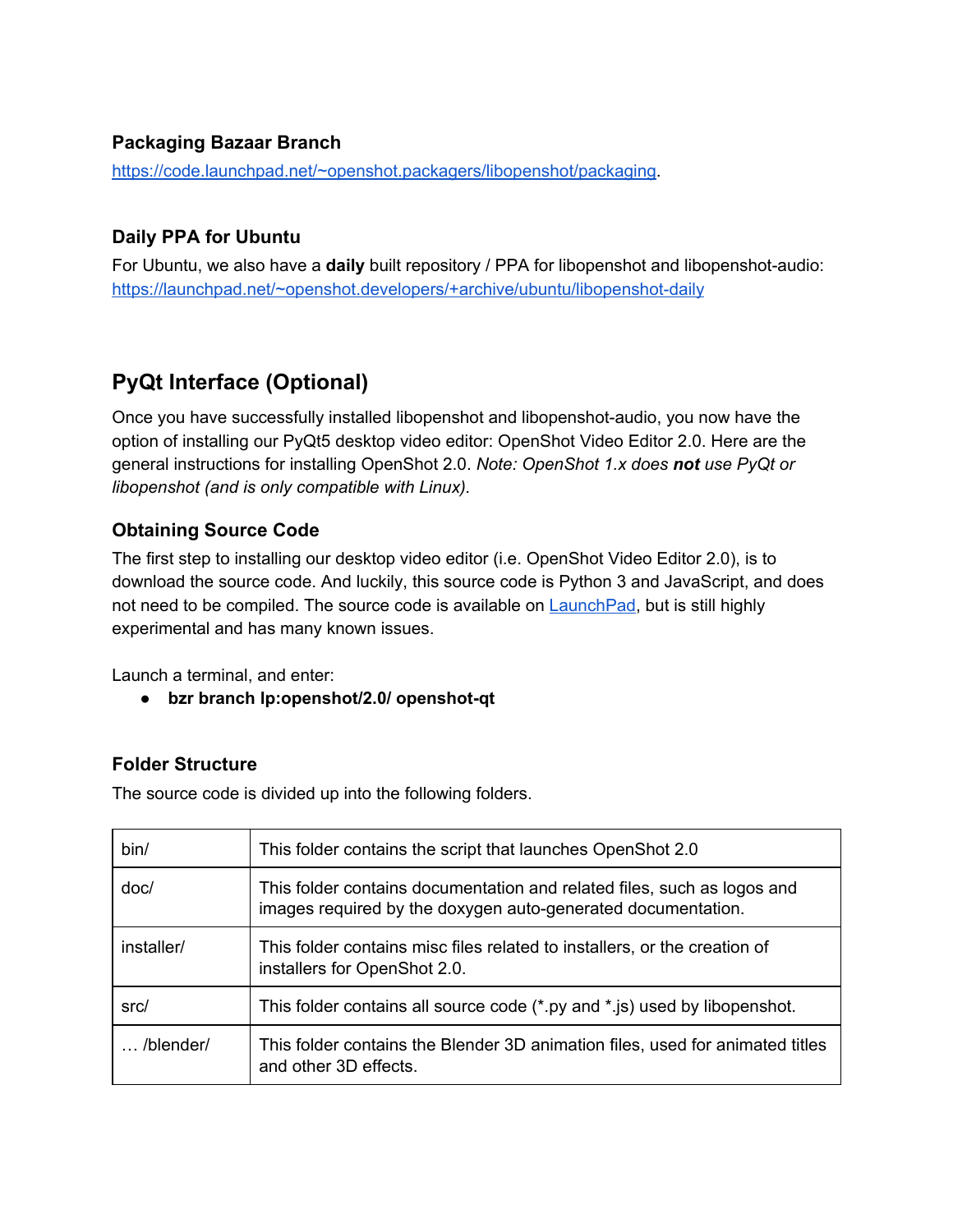| /classes/         | This folder contains most of our primary classes and utility Python methods.<br>Such as our app.py, info.py, and other top level functions.                                                                                                                                                                                  |
|-------------------|------------------------------------------------------------------------------------------------------------------------------------------------------------------------------------------------------------------------------------------------------------------------------------------------------------------------------|
| /effects/         | This folder contains the meta data for our effects. Such as effect<br>thumbnails, XML files, etc                                                                                                                                                                                                                             |
| /images/          | This folder contains misc images used by OpenShot 2.0 (i.e. logo).                                                                                                                                                                                                                                                           |
| /locale/          | This folder contains language translations for OpenShot 2.0.                                                                                                                                                                                                                                                                 |
| /presets/         | This folder contains presets for our export dialog. The presets are XML files<br>that describe common combinations of export settings, such as DVD<br>NTSC.                                                                                                                                                                  |
| /profiles/        | This folder contains profiles for different screen resolutions, frame rates,<br>aspect ratios, etc                                                                                                                                                                                                                           |
| /settings/        | This folder contains the default settings file used by OpenShot 2.0, as well<br>as the default timeline JSON file.                                                                                                                                                                                                           |
| $\ldots$ /tests/  | This folder contains Python unit tests for OpenShot 2.0.                                                                                                                                                                                                                                                                     |
| /timeline/        | This folder contains the JavaScript source code and HTML used by the<br>timeline widget. It uses Angular is and JQuery UI to bind to the timeline's<br>JSON structure and render the timeline. This HTML can actually be tested<br>and debugged outside of the PyQt application, using a recent version of<br>Google Chrome. |
| $\ldots$ /titles/ | This folder contains the SVG vector titles uses by OpenShot 2.0.                                                                                                                                                                                                                                                             |
| /transitions/     | This folder contains the grayscale transition images, used to fade between<br>different clips / videos.                                                                                                                                                                                                                      |
| /uploads/         | This folder contains the YouTube and Vimeo source code, to upload<br>exported videos directly to a user's account.                                                                                                                                                                                                           |
| /windows/         | This folder contains all the . UI files and Window classes used by OpenShot<br>2.0. Much of our source code is inside this folder, as most of our source<br>code relates to windows, dialogs, and interfaces.                                                                                                                |
| xdg/              | This folder contains some Linux specific files, related to packaging, such as<br>the desktop launcher file, icon, and mime type data.                                                                                                                                                                                        |

#### <span id="page-21-0"></span>**Linux Instructions**

Here is a list of the **packages**you need to install via your Linux package manager. These are the package names on Ubuntu, so your OS might have different names for these packages.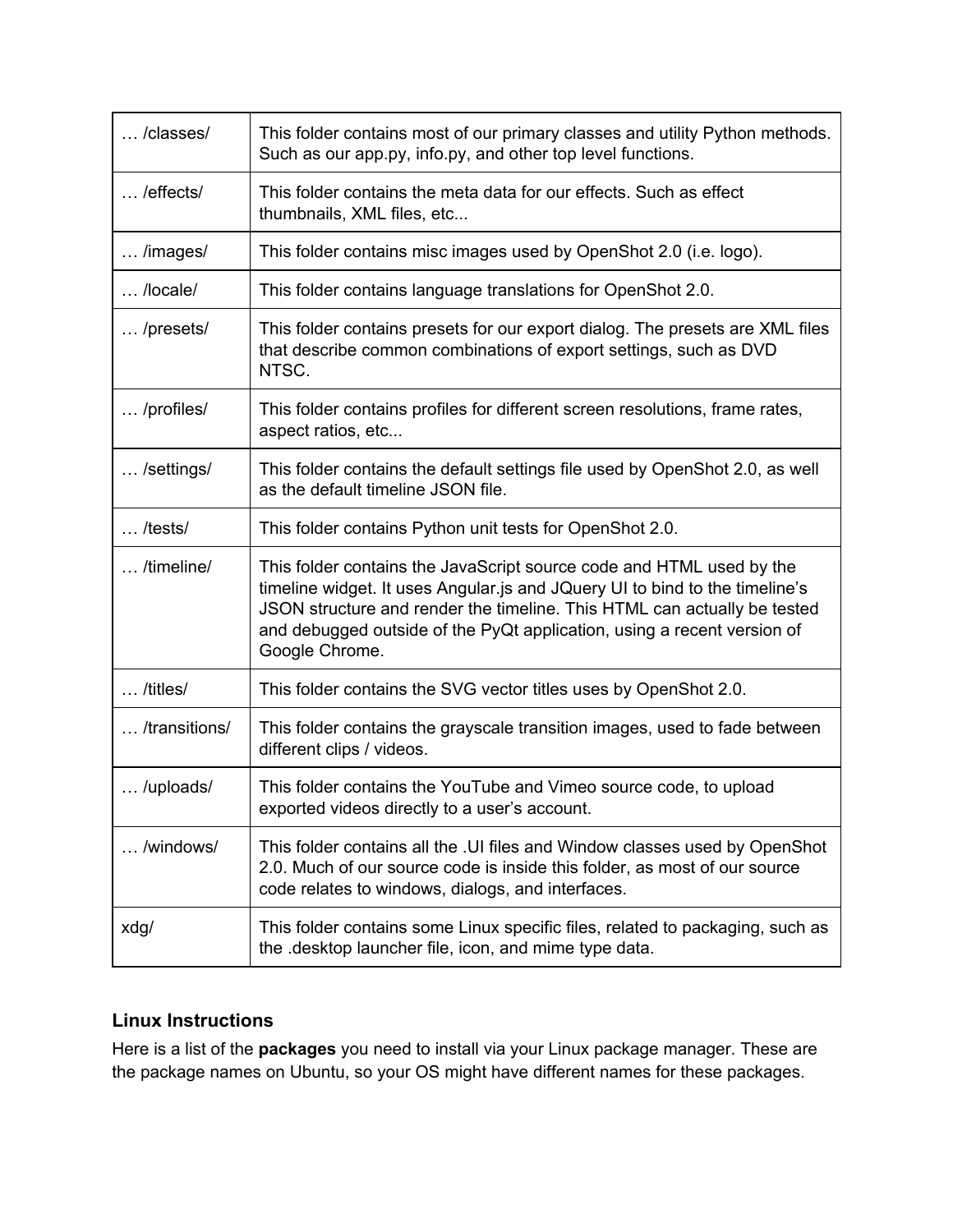- python3
- $\bullet$  python3-httplib2
- $\bullet$  python3-pyqt5
- python3-pyqt5.qtmultimedia
- $\bullet$  python3-pyqt5.qtwebkit
- python3-pyqt5.qtsvg
- python3-simplejson
- python3-zmq

#### <span id="page-22-0"></span>**Windows Instructions**

To run our desktop video editor on Windows, you need to install the frameworks and dependencies that are required, such as PyQt5 and Python 3+.

- **Python 3**
	- <http://www.python.org/download/>
	- Download and Install the Python 3+ Windows Installer (32bit version / x86). This will also install the headers and library files for Python.
- **SIP** <http://www.riverbankcomputing.com/software/sip/download>
	- $\circ$  SIP is required to compile PyQt, so download the Windows source zip, extract it to a folder, and run the following commands:
	- $o$  \$ python3 configure.py --platform win32-q++
	- o \$ mingw32-make
	- o \$ mingw32-make install
- **PyQt** <http://www.riverbankcomputing.co.uk/software/pyqt/download5>
	- PyQt is required to render the interface for OpenShot. It must be compiled manually against the same version of Qt that we installed for libopenshot. Download the Windows source zip, extract it to a folder, and run the following commands:
	- $o$  \$ python3 configure.py  $--spec=win32-q++$
	- o \$ mingw32-make
	- o \$ mingw32-make install
- **pyzmq** <https://pypi.python.org/pypi/pyzmq>
	- PyZmq is required for libopenshot to communicate with the OpenShot interface using sockets. It can be installed with pip
	- \$ pip install pyzmq

#### <span id="page-22-1"></span>**Mac Instructions**

These packages are needed by OpenShot 2.0, and can be installed easily with [MacPorts](http://www.macports.org/install.php) or [Homebrew](http://brew.sh/). *NOTE: Homebrew seems to work much better for most users, so I am going to focus on brewfor the rest of this guide.*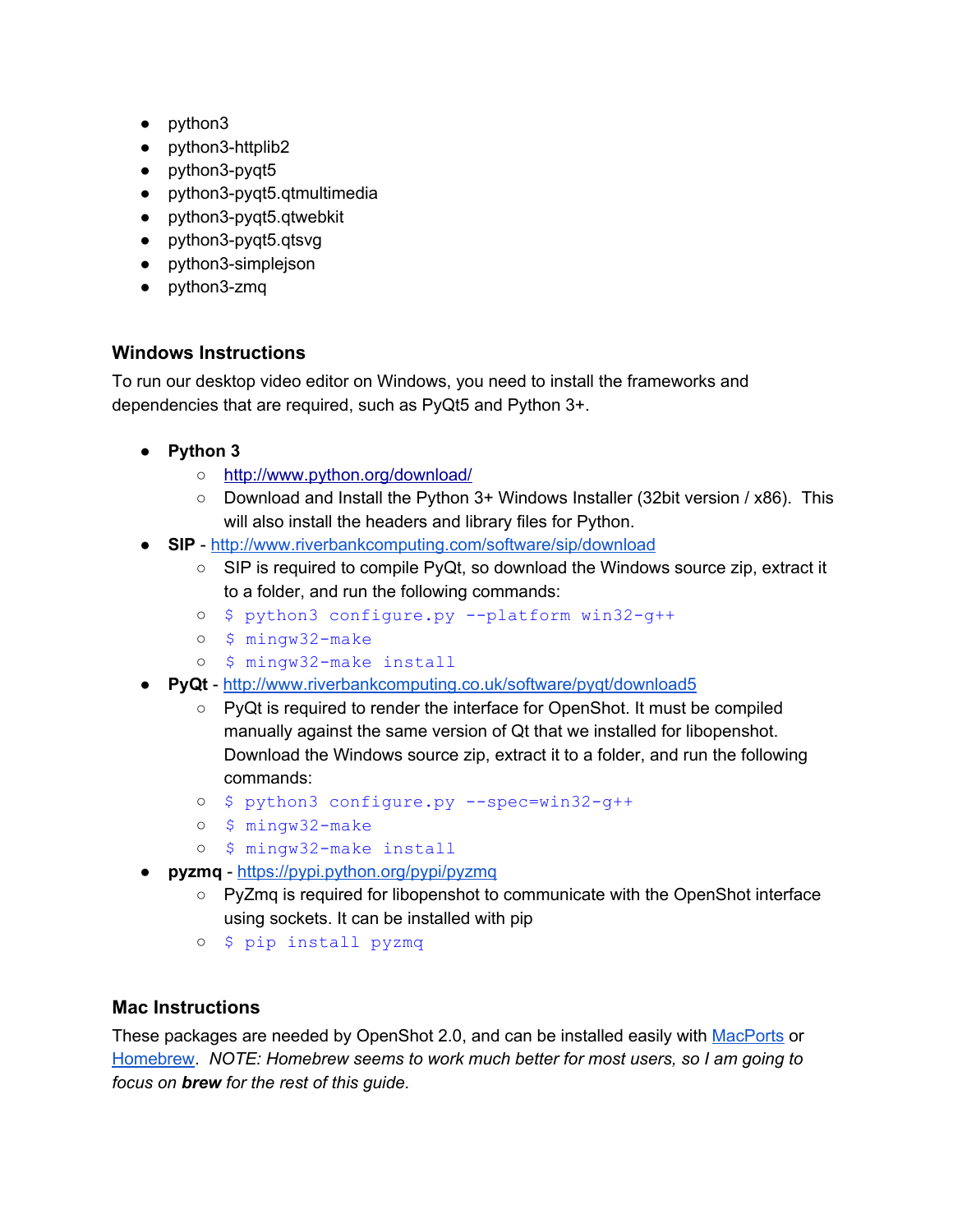Install the following **packages**using the Homebrew package installer [\(http://brew.sh/\)](http://brew.sh/).

- **brew install python3**
- **brew install pyqt5**
- **● pip install pyzmq**

#### <span id="page-23-0"></span>**Launching the App**

To launch OpenShot 2.0 from source code, you must use the terminal / command line. Navigate to the correct folder: /openshot-qt/, and run the following command:

- \$ python3 src/launch.py
- or ( python src/launch.py)

If you see any error messages printed to the terminal, it usually means that a dependency is missing, such as libopenshot or PyQt. Hopefully with some careful googling, you can figure out what is missing and fix it. Good luck!

#### <span id="page-23-1"></span>**Build an Installer**

To create an installer / redistributable package for OpenShot Video Editor 2.0, we are utilizing a program called "cx\_Freeze", which bundles up all the related dependencies, python 3 libraries, Qt libraries, and other required files into a single executable. Take a look at the source file /installer/build-server.py for examples of how to create installers for each OS.

- **e cx Freeze** http://cx-freeze.sourceforge.net/
	- cx\_Freeze is a Python application, and can be installed using PIP:
	- \$ pip install cx\_Freeze

OpenShot Video Editor comes with an easy wrapper for cx\_Freeze, called "freeze.py", located in the main source code folder.

- **● Linux & Windows** Syntax
	- \$ python3 freeze.py build
- **Mac** Syntax, which creates an Application Bundle
	- \$ python3 freeze.py bdist\_mac --include-frameworks "/usr/local/Cellar/qt5/5.3.1/Frameworks/QtCore.framework,/usr/local/Cellar/qt5/5. 3.1/Frameworks/QtGui.framework,/usr/local/Cellar/qt5/5.3.1/Frameworks/QtMulti media.framework,/usr/local/Cellar/qt5/5.3.1/Frameworks/QtMultimediaWidgets.fra mework,/usr/local/Cellar/qt5/5.3.1/Frameworks/QtNetwork.framework,/usr/local/C ellar/qt5/5.3.1/Frameworks/QtWidgets.framework"

--qt-menu-nib="/usr/local/Cellar/qt5/5.3.1/plugins/platforms/"

--iconfile=../openshot.icns --custom-info-plist=installer/Info.plist